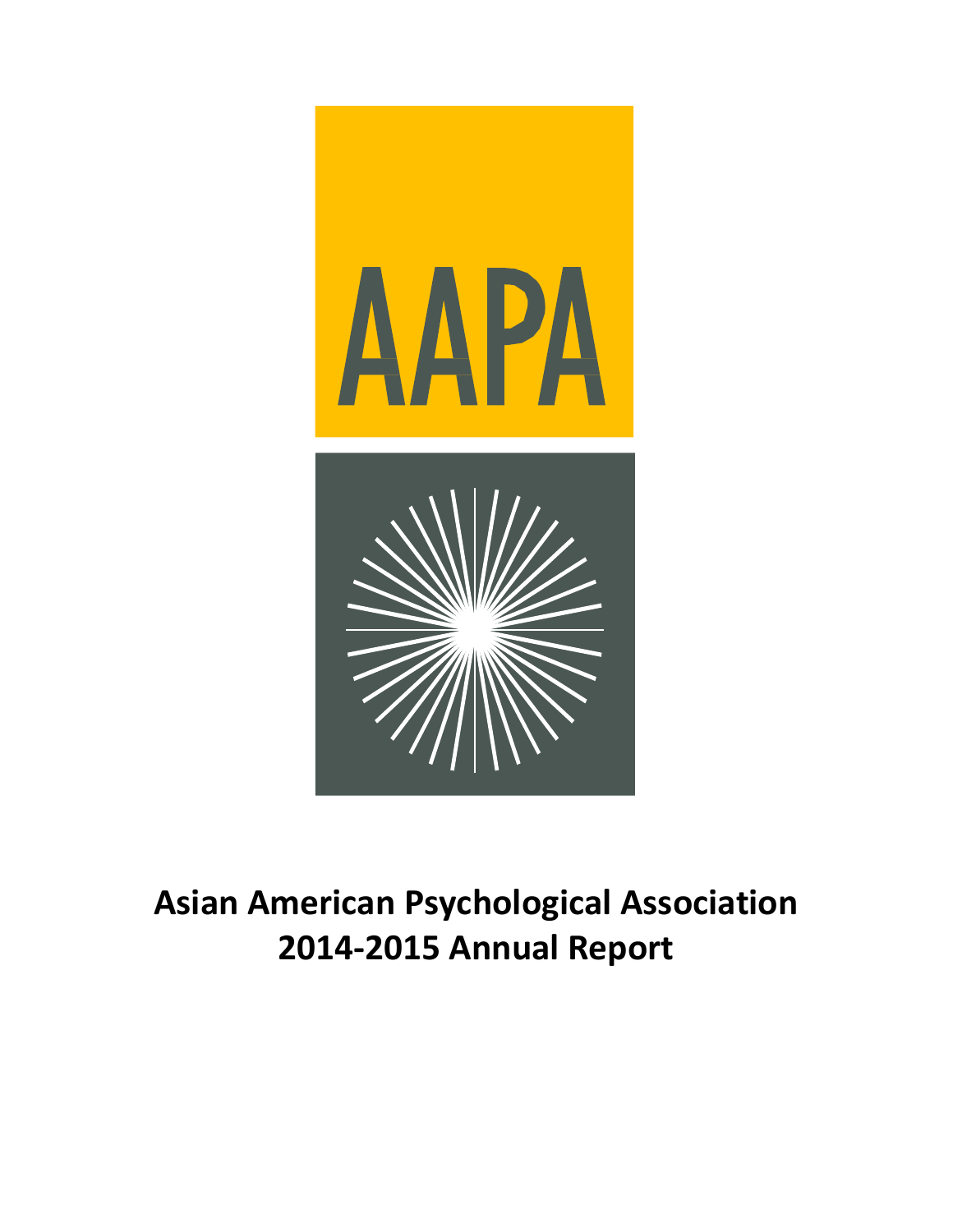## **Contents**

| DIVISION ON FILIPINO AMERICANS (DoFA): Richelle Concepcion, Psy.D., MPH and Alicia del Prado, Ph.D. |  |
|-----------------------------------------------------------------------------------------------------|--|
|                                                                                                     |  |
|                                                                                                     |  |
|                                                                                                     |  |
|                                                                                                     |  |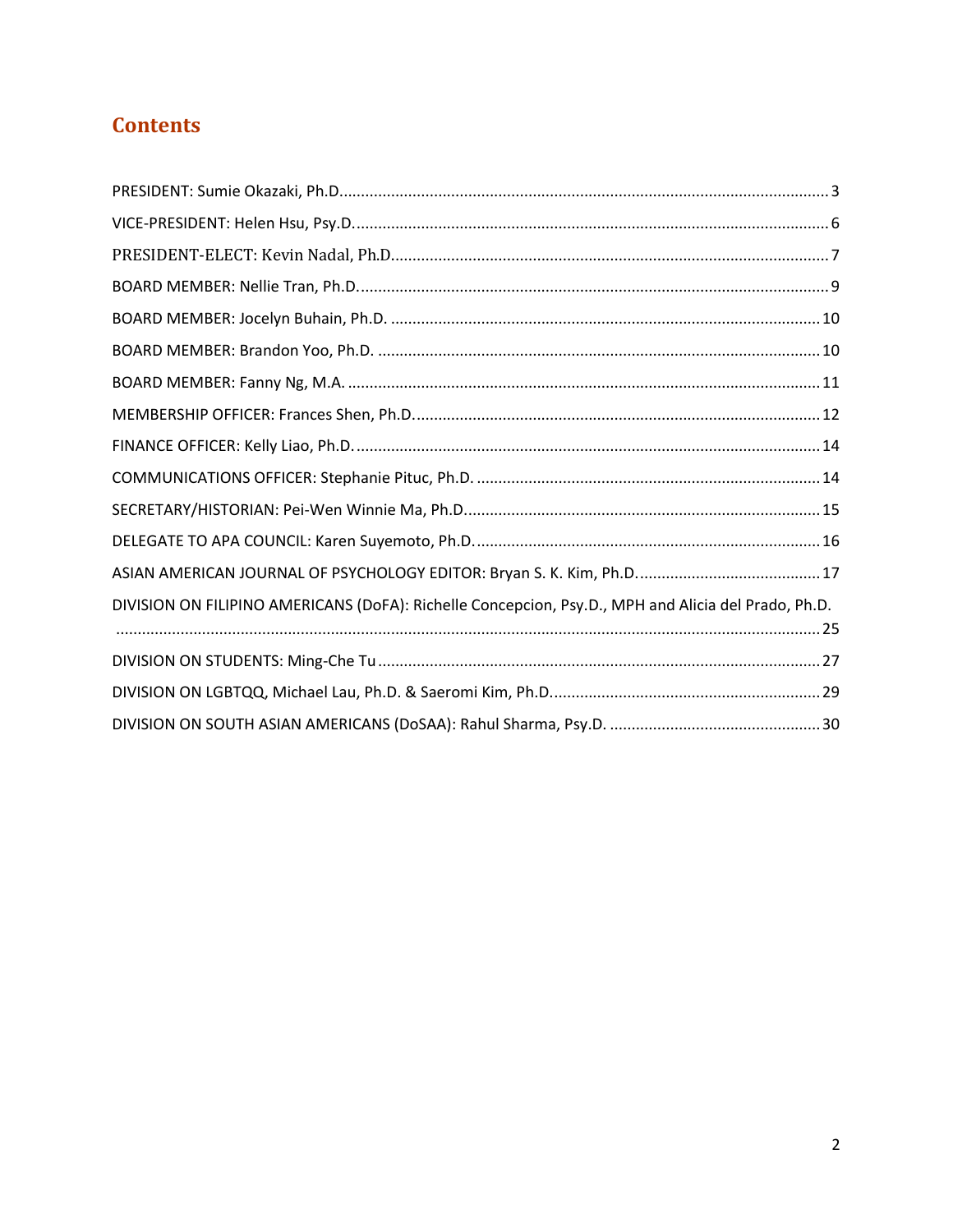## <span id="page-2-0"></span>President's report: Sumie Okazaki

As my presidential term draws to a close, I am deeply grateful for the opportunity to have served for the past two years as the association's President. I have had the amazing fortune of serving together in the leadership team with President-Elect Kevin Nadal and Vice President Helen Hsu, who are both passionate and committed leaders and advocates. It will be my pleasure to continue as the Past President for one year after I hand over the Tibetan Tingsha bells over to Kevin.

I would like to also thank from the bottom of my heart all the elected and appointed officers of the Executive Committee as well as many AAPA members who volunteer their time and effort on committees and task forces. AAPA as an organization is effective and impactful in so many different ways because of the committed volunteers who serve in many capacities. Below, I highlight my activities across the main AAPA initiatives of the past year.

**Website and Communications:** We have now had nearly two full years of our new and improved website that is integrated with our membership management system. Bust Out Solutions in Minneapolis, with whom we subcontract for the maintenance and upkeep, has been an excellent partner in helping our organization maintain a professional online presence. Our facebook and twitter accounts continue to serve as important social media tools for communication with allied organizations and the general public. Many thanks to Steph Pituc, our Communications Officer, for managing the content and keeping us connected.

**Asian American Journal of Psychology:** We completed the transition from our fearless founding editor Fred Leong to our new Editor-in-Chief Bryan Kim. Our 2014 ISI impact factor was 1.69 and AAJP continues to be ranked first of 15 journals in the Ethnic Studies category and  $41<sup>st</sup>$  for Psychology, Multidisciplinary category (out of 129). Not bad for being a fairly new "kid on the block" in the crowded journal publication field! My many thanks to Bryan and his Associated Editors Chu Kim-Prieto and Tiffany Yip for their outstanding work and to all the reviewers and contributors for elevating the scholarly work of Asian American psychology. We also thank the Division on Students members who are partnering with Bryan Kim to write mini articles on the author of AAJP feature article for each issue.

**CNPAAEMI:** AAPA has continued to be actively engaged in the work of Council of National Psychology Associations for the Advancement of Ethnic Minority Interests (comprised of the 4 ethnic minority psychology associations and APA Division 45). The organizations take turns chairing CNPAAEMI, and 2014 is AAPA's year to chair the meetings. Kevin Nadal and I attended the August 2014 meeting in Washington, DC, and I chaired the January 2015 meeting in Atlanta. We continue to support the CNPAAEMI Leadership Development Institute (headed by Alvin Alvarez), and this year we have had Dr. Lou Felipe (AAPA fellow for the LDI) participate in the meetings and discussions of the AAPA Executive Committee. CNPAAEMI is completing the next issue of our monograph series on Testing and Assessment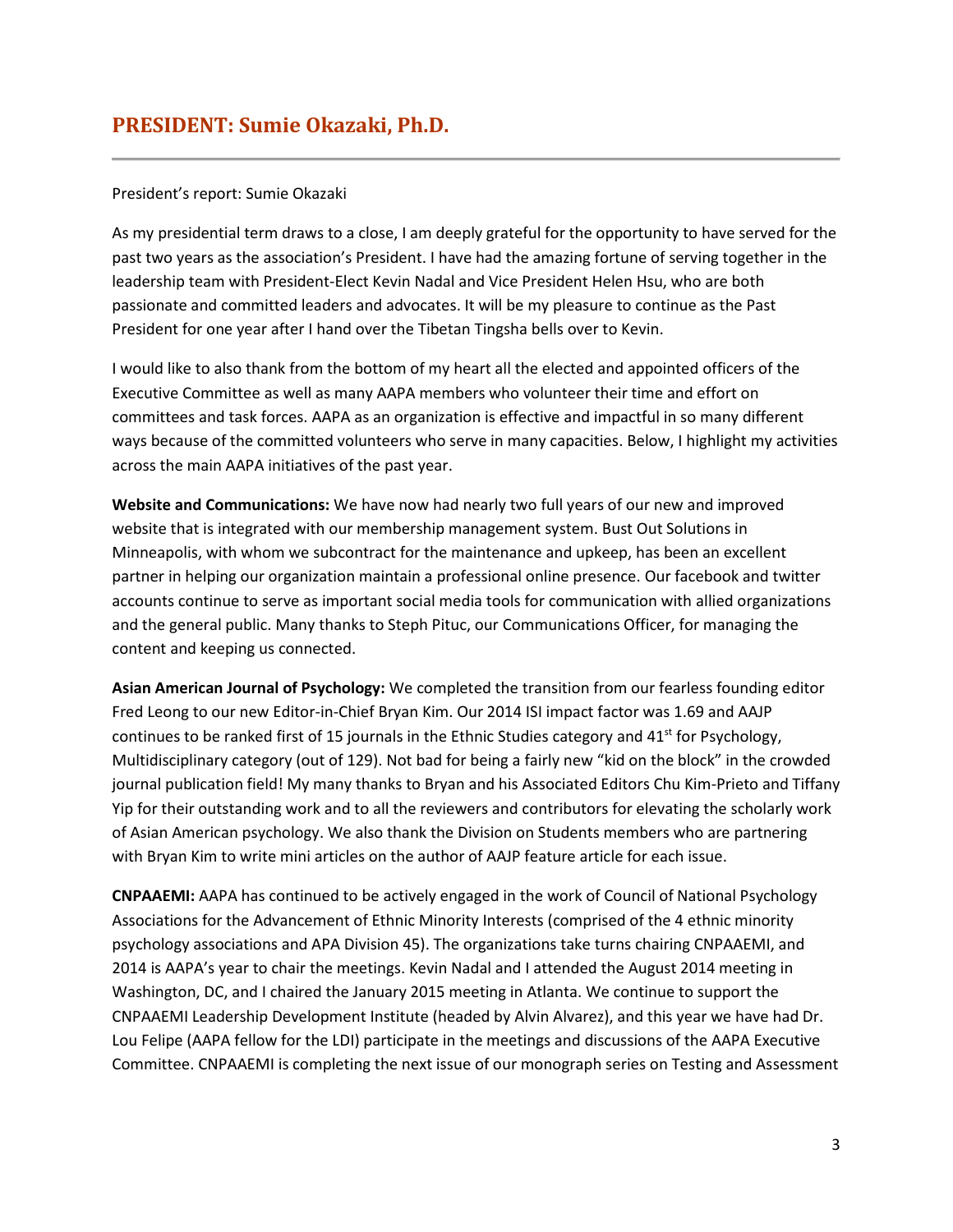with Ethnic Minorities (edited by Fred Leong). Stay tuned for the announcement about its publication and dissemination.

**The Alliance:** Kevin Nadal and I have been serving as the two AAPA representatives to the Alliance of National Psychological Associations for Racial and Ethnic Equity. Over the course of the year, the Alliance member organization's representatives from the APA and four ethnic minority organizations hold occasional phone conferences and meet face-to-face once a year, rotating through the various organization's conferences. The 2014 face-to-face meeting was hosted by National Latino/a Psychology Association's biennial conference in Albuquerque, NM in October. I attended the meeting, and the Alliance had an opportunity to present our mission and the organization's work at a symposium during the NLPA conference. A continuing project for the Alliance, spearheaded by the Association of Black Psychologists (ABPsi) concern the mental health treatment of children and youth in juvenile justice system. As of this writing, it appears that the Alliance will receive a grant from the Annie E Casey Foundation to provide new guidelines for improving the mental health services for youth of color in juvenile justice system. Helen Hsu and Kevin Nadal will be representing AAPA at the 2015 Alliance meeting, hosted by ABPSi in July.

**Public Policy and Public Engagement:** Late last summer, AAPA applied for an affiliate membership in the National Council of Asian Pacific Americans (NCAPA) and was voted in. NCAPA is a coalition of 33 national APA organizations, and it seeks to represent the greater interest of the APA communities on public policy priorities (civil rights, education, health, housing and economic justice, immigration, and Native Hawaiian & Pacific Islander concerns). Because NCAPA and many of its member organizations are based in Washington, DC, AAPA is somewhat disadvantaged by not having paid or volunteer staff who can attend the monthly general meetings and various policy and advocacy events that take place in Washington, DC on a weekly basis. However, our affiliate membership in NCAPA has kept us informed about various national and regional policy initiatives. In a typically month, there may be one or more requests for the NCAPA member organizations to sign on to various policy and advocacy letters and petitions, with a requested response within 1-5 days. In order to respond to the rapid pace of NCAPA requests, the EC formed a sub-committee (Sumie Okazaki, Kevin Nadal, Helen Hsu, and Devika Srivastava) to evaluate and respond to these policy requests and advocacy initiatives. In ease case, we consider the relevance of the policy issue to AAPI population, especially in our work as psychologists. We, on behalf of AAPA have signed onto:

- A letter to the White House to support the selection of Minoru Yasui and Mistuye Endo as awardees of the Presidential Medal of Freedom for their heroic stances during the WWII to challenge the Japanese American incarceration
- A letter to the US House Appropriations Committee regarding Census funding process and its effect on the next decentennial Census
- NCAPA statement on the 13<sup>th</sup> anniversary of  $9/11$  regarding the importance of addressing bias, hate violence, profiling and surveillance of South Asian, Sikh, Hindu, and Muslim communities
- A letter to the Congress for sufficient funding of the U.S. Census Bureau for FY2015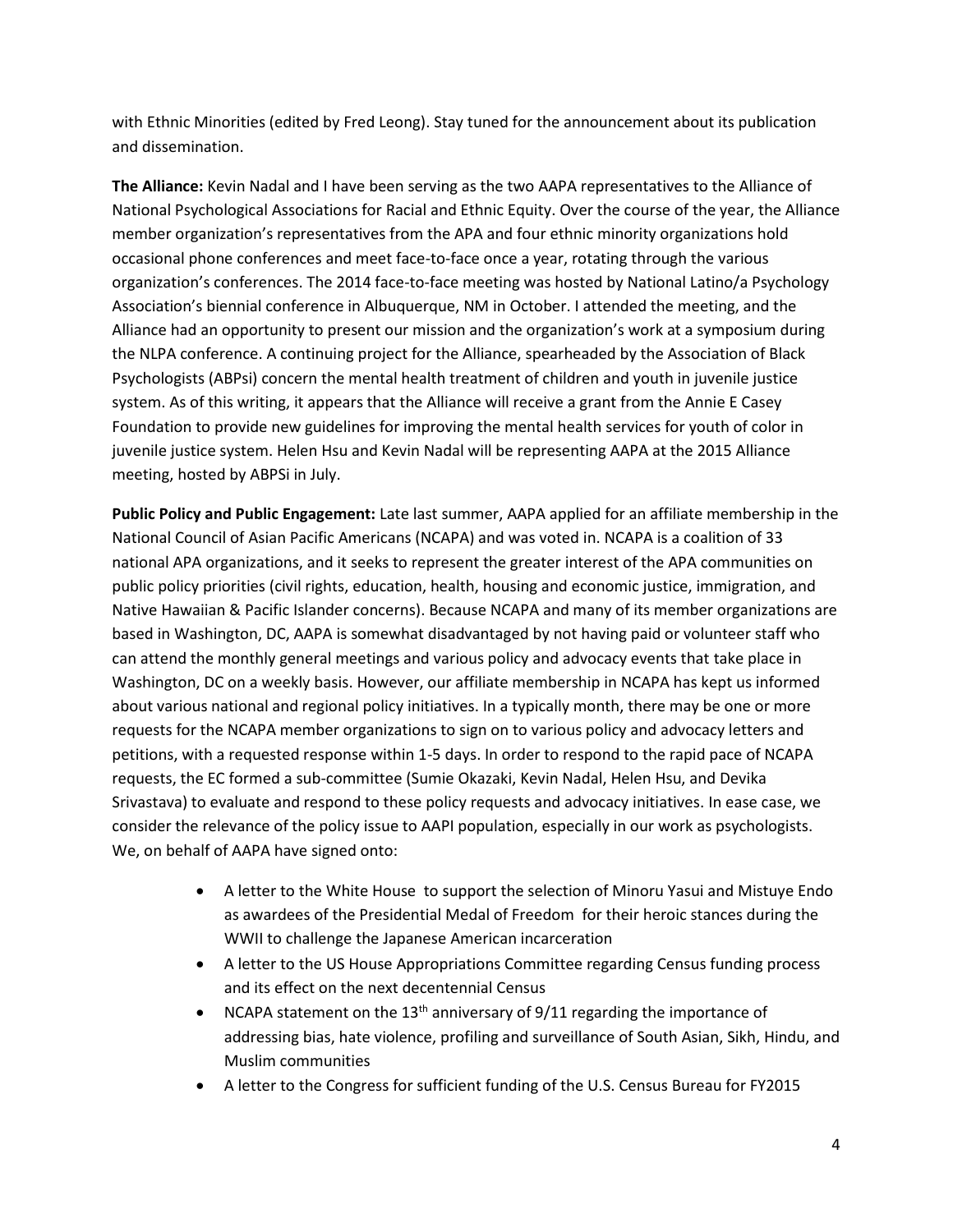- NCAPA statement to President Obama to meet with community members impacted by stalled immigration reform efforts
- Letter in support of the nomination of Dr. Vivek Murthy as the U.S. Surgeon General
- Letter to Congress to maintain funding for community health centers for FY2015
- Letter to SAMHSA to support legislation that protect access to culturally competent mental health care
- Letter to Social Security Administration to thank them for responding to community feedback and starting to report social security data by Asian Pacific Isladers' language preference
- Letter to the White House and Congress to provide administrative relief and to act on immigration reform
- Letter to the White House on Department of Justice's guidance on racial profiling
- Letter to the U.S. Department of Commerce regarding revisions to proposed 2020 Census race/ethnicity categories
- Letter to the U.S. Senate to support the Senate resolution to recognize the cultural significance of Lunar New Year
- Support for House Bill to improve access to health care services for immigrant women
- Letter to the U.S. Department of Homeland Security to grant Temporary Protected Status and to extend immigration-related relief for Nepal following the earthquake
- Open letter supportive affirmative action in higher education
- Letter in support of the California State Assembly bill for California public schools to stop using Native American mascots

**AAPA Statements:** A part of "giving away Asian American psychology" is for AAPA to take a stand on social issues in a timely manner. In the past year we have drafted and the EC has voted to approve the following AAPA statements:

- AAPA statement calling for more research on undocumented immigrants
- AAPA statement on Michael Brown and Eric Garner #blacklivesmatter
- AAPA statement on Indian sports mascots
- AAPA statement on murders of 3 Muslim students in Chapel Hill, North Carolina

I am particularly appreciative of the enormous efforts on part of the AAPA Executive Committee and AAPA members who helped to draft the Michael Brown/Eric Garner statement, with special thanks to EJR David, Matthew Lee, and Brandon Yoo. This statement went through multiple drafts and revisions with the entire EC pitching in with thoughtful feedback.

In closing, I want to reiterate my gratitude for AAPA leaders and members who make up our vibrant organization. Thank you for entrusting me with the opportunity to lead.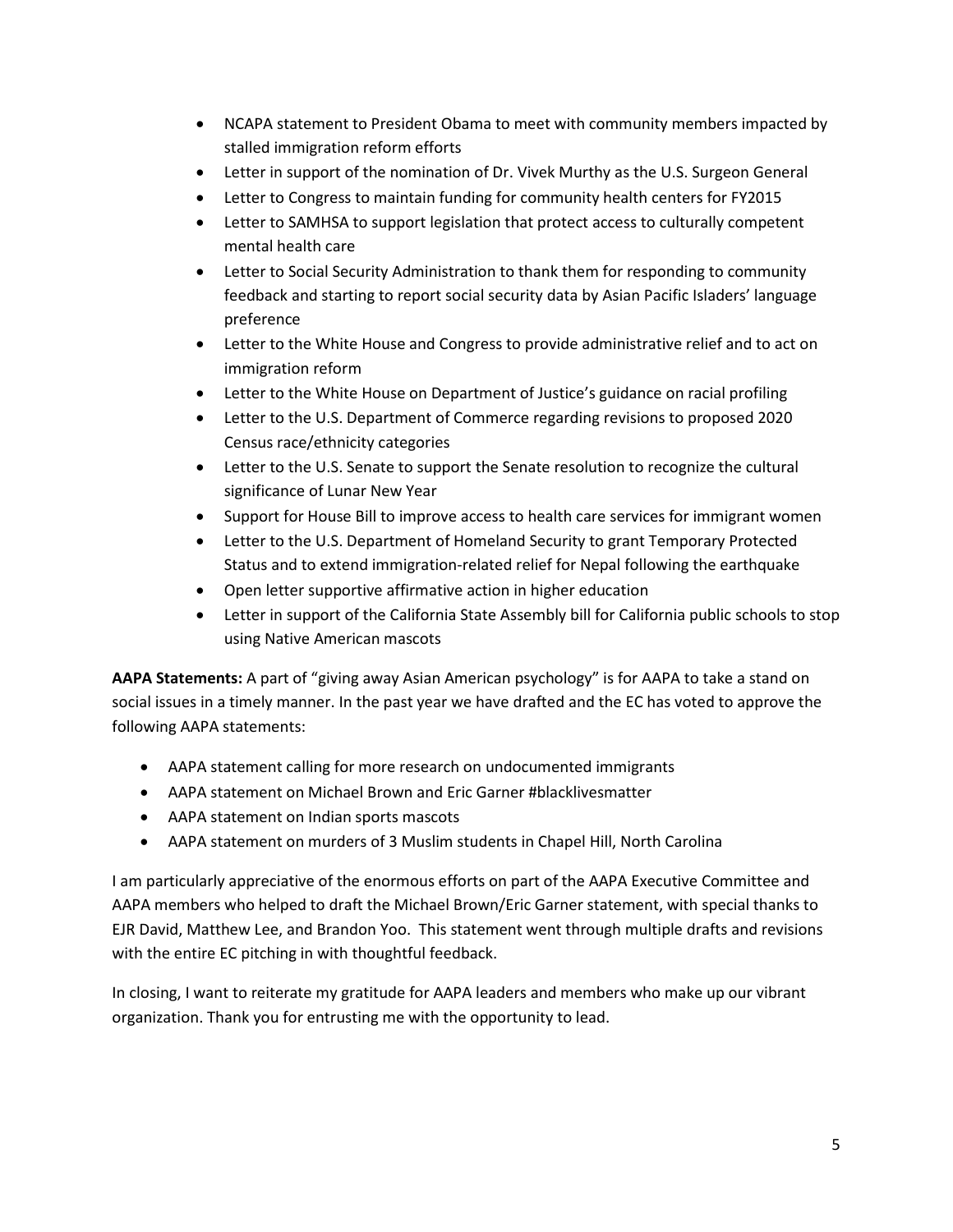## <span id="page-5-0"></span>**VICE-PRESIDENT: Helen Hsu, Psy.D.**

As Vice President for this past year, I have focused my time on

1) Evolving into my role as Vice President. I began my term a year earlier than originally anticipated as the EC voted for an early start to fill former VP Kevin Nadal's role as he shifted into the duties of President-elect. As such there has been a learning curve as I get to know our board and constituency better, and as the EC, our partner organizations, and the convention co-chairs have all patiently assisted me in this process.

1) Supporting President Sumie Okazaki and President elect Kevin Nadal on the mission of AAPA. With the rest of of the EC we are here to have conference calls and consultations on all matters which arise for AAPA, planning for our convention and in support of promoting AAPI psychology.

2) This has included taking part on the new Policy task Force as described in Kevin Nadal's report.

4) Developing my role representing AAPA on the APA and EMPA's Ethics revision project. Prior to becoming VP I have served for 3 years in partnership with AAPA member Tien Liang as a liasions between AAPA and the Office of Ethics of APA. We have co-presented at every convention annually along with our peers from NLPA, ABpsi and SIP, working primarily with Linda Forrest of APA Board of Advancement of Public Interest and until very recently, with Stephen Behnke. The project has highlighted a great deal of common ground with our peers in the other EMPA's, and APA Ethics Board was receptive to feedback about how the clear individualistic, Western foundation of the current APA Ethics code did not serve our communities. We had put forth the importance of concepts such as beneficence and collectivism.

As the Hoffman report regarding APA and ethical violations have come to light, I am working with Linda Forest and Lisa Suzuki to re-evaluate the mission of Ethics boards and try to continue to work for inclusiveness of representative cultural values on the next revision of the ethics code.

5) Serving as a liason between the AAPA convention co-chairs and the Executive Committee. -- I traveled to Las Vegas on behalf of AAPA to serve as a member of the The Alliance of National Psychological Associations for Racial and Ethnic Equity-an organization comprised of all the ethnic minority psychological associations and APA. It was an honor to attend some of the ABPsi conference workshops and also witness the Paninsie ceremony as they installed their incoming President. The Alliance is presently focused upon a collaborative project to be funded by the Annie E. Casey Foundation focused upon Youth of Color within the Juvenile Justice System.

6) Coordinating with AAPA Convention co-chairs Monique Shah Kulkarni and Noriel Lim. I have provided consultation when requested from the co-chairs regarding logistical preferences and planning of the convention. I sent personal invitations to VIP's for the AAPA banquet, and ordered the custom plaques for honorees as well as arranged for shipment to an AAPA member who resides in Toronto.

I look forward to growing into my full capacity as Vice President in the year to come and have been grateful for this opportunity to serve with an excellent EC.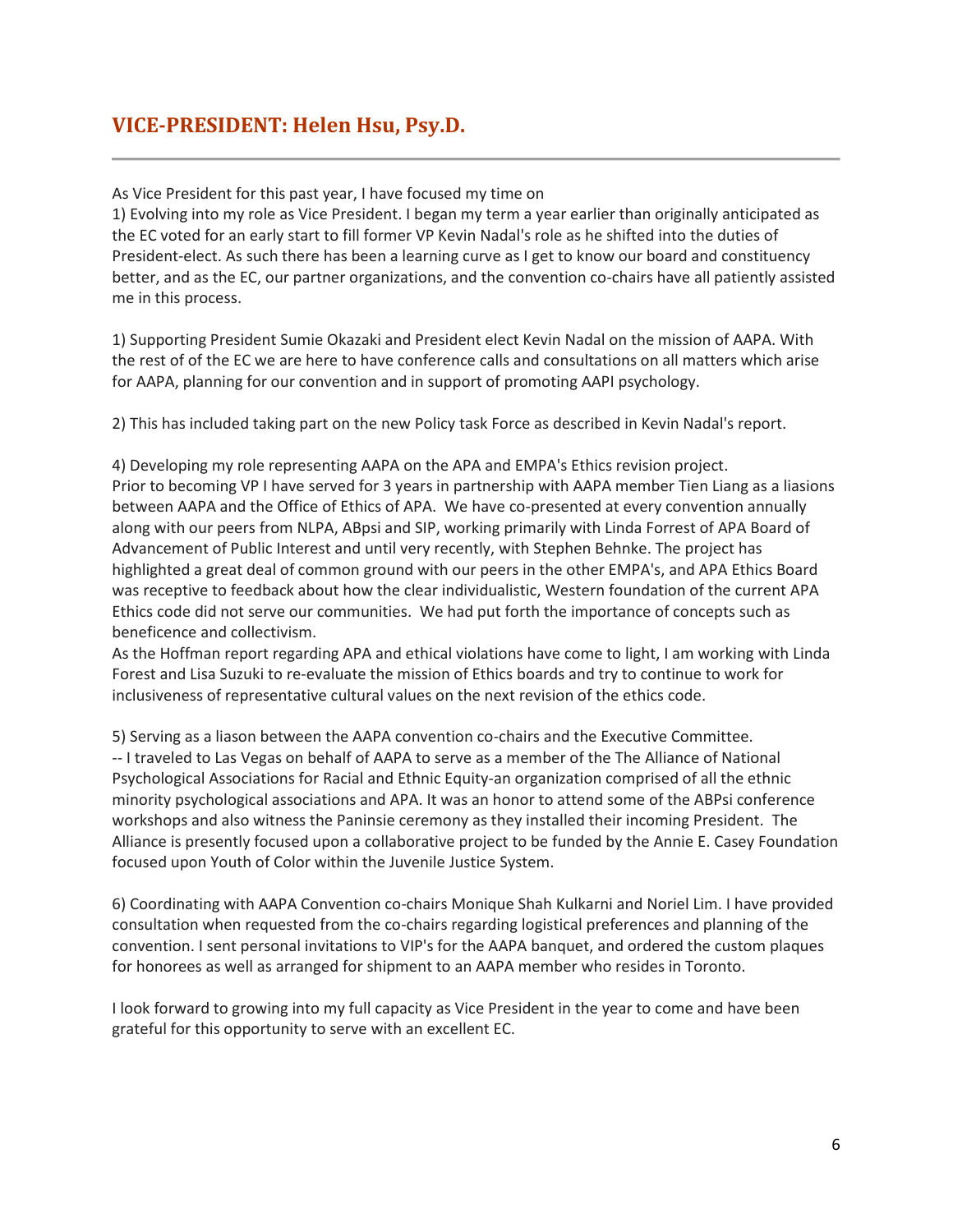## <span id="page-6-0"></span>**PRESIDENT-ELECT: Kevin Nadal, Ph.D.**

This past year as President-Elect has been a very busy and productive year both personally and organizationally. It has been my pleasure to work very closely with Dr. Sumie Okazaki for the past two years, and I am looking forward to continuing to work with her as we transition into our roles next year. I am also grateful that Dr. Helen Hsu has joined the EC as our Vice President and that she will continue to serve in that role when I presume the presidency role in the Fall. I am both inspired and thankful by all of our EC members for their tireless volunteer efforts and for their commitment to making our organization great. Thank you especially to our outgoing EC members Drs. Jocelyn Buhain, Kelly Liao, and Nellie Tran for your diligence, hard work, and amazing contributions; you will be missed. And finally, thank you to our members for continuing to stay involved in the organization and for advocating for Asian American and Pacific Islander communities everywhere.

Regarding my report, this past year, I have focused my time on five major areas:

- 1) Assisting our President Sumie Okazaki with AAPA General Operations
- 2) Increasing visibility of AAPA on national levels
- 3) Giving Asian American Psychology Away
- 4) Serving on the Alliance of Ethnic Minority Psychology Organizations and the Council of National Psychology Associations for the Advancement of Ethnic Minority Interests (CNPAAEMI)
- 5) Chairing the Awards Committee

## *Assisting our President Sumie Okazaki with General Operations*

This past year, I have continued to work closely with Sumie Okazaki on general operations and overseeing the Executive Committee (e.g., initiating discussions and voting on EC actions as they arose, consulting on decisions regarding requests or funding, etc.). We have worked closely with each of the EC members, represented AAPA in a number of capacities on local and national levels, managed a number of membership-related issues, and discussed planning and leadership opportunities for AAPA. In working closely with Dr. Okazaki this past year (as well as the previous year in my role as Vice President), I am confident that I will smoothly transition into my role as President in August 2015.

## *Increasing visibility of AAPA on national levels*

Given AAPA's history as the leading organization on Asian American mental health issues, I have focused much of my energy on ensuring that general society (particularly the general AAPI community and the general Psychology community) is familiar with our organization. This past year, AAPA joined the NCAPA (National Council on Asian Pacific Americans), which is a coalition of thirty-five national Asian Pacific American organizations around the US whose mission is to strive for equity and justice by organizing diverse strengthsto influence policy and shape public narratives. Through our participation in NCAPA, we have been kept informed of various policies affecting AAPI communities- ranging from immigration issues to health care to LGBTQ issues. The chairs of the AAPA Policy Committee (Drs. Helen Hsu and Devika Srivastava), Sumie Okazaki, and I have voted on various petitions in which AAPA would sign in support. In total, AAPA has signed on to at least 10-15 petitions this past year, all which have mental health implications for Asian Americans. Further, I have served on the NCAPA Behavioral Health Committee- a group that is focused on advocating for the mental health needs of AAPIs across the US.

I have continued to represent AAPA in a number of community organizations on both local New York City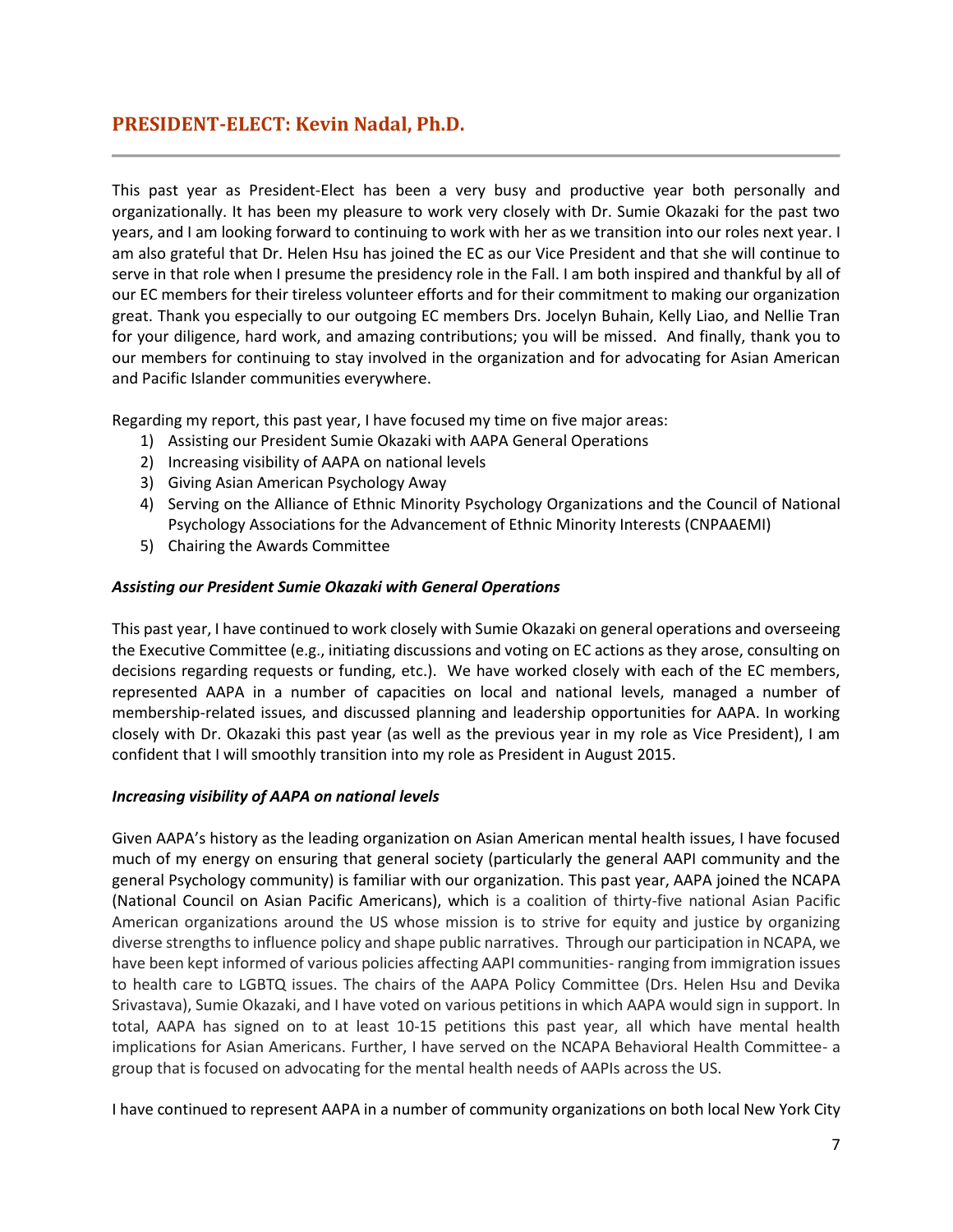and national levels, which include my participation in organizations in New York (e.g., Center for Asian Children and Families, APICHA, GAPIMNY, Q-Wave) as well as in national organizations (Asian American Journalists Association, Filipino American National Historical Society, etc.). I have also met with, and continue to be in touch with members of the White House Initiative on AAPIs, brainstorming ways that we can better address mental health issues in the Asian American community on local and national levels. I represented AAPA through a panel presentation at the 7th Biennial Center for the Study of Asian American Health (CSAAH) Conference held at NYU Langone Medical Center in October 2014. I also gave a presentation on AAPI boys and men at the inaugural SAMHSA Addressing Disparities Among Boys and Men of Color Meeting, March 8-10, 2015 in Washington DC. I also represented AAPA at the National Multicultural Conference and Summit in Atlanta in January 14-16, 2015, as well as the White House Initiative Summit on AAPIs (WHIAAPI) Forum on Asian Americans and Pacific Islanders on May 12, 2015.

## *Giving Asian American Psychology Away*

A major goal of Dr. Sumie Okazaki's presidential mission was "to give Asian American Psychology away" and to give opportunities for general society to discuss and be exposed to mental health issues affecting Asian American communities. I have continued to support her presidential theme and hope to continue that theme into my own presidency. I have work closely with our Communications Chair, Dr. Steph Pituc, on ways to improve our social media presence and increase our followers. I have been actively engaged with our own AAPA Facebook and Twitter pages, while also contributing to popular online sources like the American Psychological Association blog, *Psychology Today*, the *New York Times*, *Buzzfeed,* and others on issues related to Asian American mental health. This past year, the Policy Committee, along with the help of Drs. Matthew Lee, EJ David, and Brandon Yoo released an official AAPA statement on the #BlackLivesMatter movement and the wrongful deaths of Eric Garner and Michael Brown. I hope that AAPA continues to be vocal in the greater community, particularly regarding issues affecting Asian Americans and mental health.

## *Serving on the Council of National Psychology Associations for the Advancement of Ethnic Minority Interests (CNPAAEMI) and the Alliance of Ethnic Minority Psychology Organizations*

Along with Sumie Okazaki, I served as a member of both CNPAAEMI and the Alliance. The CNPAAEMI is comprised of leaders of national psychology organizations whom meet to address issues of importance to ethnic minorities and to the advancement of ethnic minority interests. Member organizations include APA Division 45, the Association of Black Psychologists (ABPsi), National Latino Psychological Association (NLPA), Society of Indian Psychologists (SIP), and AAPA. I attended and represented the annual CNPAAEMI meeting at the American Psychological Association Meeting in Washington DC in August 2014 and the National Multicultural Conference and Summit in Atlanta in January 2015. Through CNPAAEMI, leaders discuss issues related to the APA, including cultural competence and ethics, leadership, and so forth. I also represented AAPA on the 2015 Henry Tomes Awards Committee, which is given for outstanding contributions in ethnic minority psychology. The awards are given to a different major racial group each year, with this year's awards being focused on African American psychologists. This past year, we gave awards to Dr. Le Ondra Clarke-Harvey (Emerging Leader in Ethnic Minority Psychology) and Dr. Beverly Green (Distinguished Contributions to Ethnic Minority Psychology).

I have also served as a member of the Alliance, which consists of the same ethnic minority organizations, but in which APA is a partner member. Through the Alliance, we continue to talk about issues related to communities of color and mental health. Some of the projects that the Alliance has been involved over the past year have been addressing health disparities among communities of color and the injustices of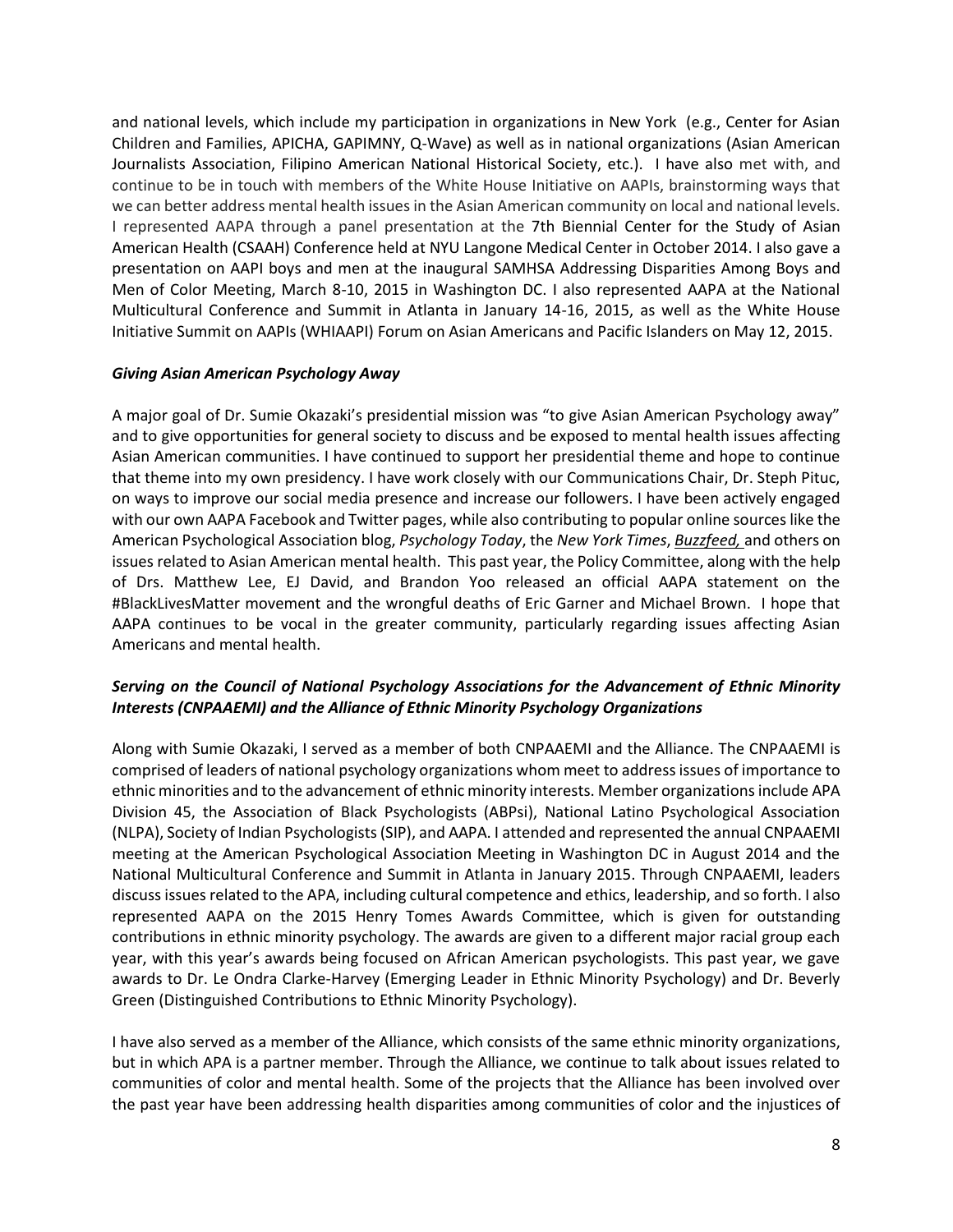the juvenile justice system. I will be representing AAPA at the next Alliance meeting, which will take place at the ABPsi Convention from July 22-25, 2015 in Las Vegas. Specifically, I have continued to be the AAPA representative for a collaborative project between the Alliance and the Annie E. Casey Foundation in Baltimore. Through this group, we have reviewed policies and have brainstormed ways to addressing how youth of color are affected by the criminal justice system.

## *Chairing the Awards Committee*

As President-Elect, I chaired the AAPA awards committee. In Fall 2014, I formed a committee for the AAPA-American Psychological Foundation Okura Award. The Committee consisted of Drs. Jeffrey Mio, Cindy Liu, Doris Chang, Pei-Wen Ma, Hyung Chol (Brandon) Yoo. There were three applicants, and our winner was Joey Fung. In Summer 2015, our Awards Committee consisted of Drs. Linda Juang and Debra Kawahara. We awarded the following AAPA members with these accolades: (a) Early Career Award for Distinguished Contribution to Research: Dr. Munyi Shea; (b) Early Career Award for Distinguished Contribution to Service: Dr. Richelle Concepcion; (c) Distinguished Contributions Award: Dr. Alvin Alvarez, (d) Lifetime Achievement Award: Dr. Nolan Zane, and (e) AAPA Fellows: Drs. Alvin Alvarez, Stephen Cheung, EJ David, Anna Lau, and Karen Suyemoto,

## <span id="page-8-0"></span>**BOARD MEMBER: Nellie Tran, Ph.D.**

In my third year as a board member of the Asian American Psychological Association, I have been involved in the Executive Committee. My responsibilities have included attending Board meetings and voting on Association business. This year, I began serving as co-chair of the AAPA Leadership Fellows Program, and assisted in overseeing the program from selection of our 2 new leadership fellows, mentoring them through their year, and working with them to produce 2 factsheets. In addition, I also worked with Brandon Yoo to develop the AAPA Experts database. Lastly, I worked to ensure the voice of AAPA in response and reaction to the APA Torture report.

## **Co-Chair of AAPA Leadership Fellows Program**

I began to co-chair the AAPA Leadership Fellows Program with Dr. Cindy Liu. In fall of 2015, Dr. Liu and I coordinated the review and selection of the 2015 AAPA Leadership Fellows.

Throughout the year, Dr. Liu and I have worked to mentor the 2 fellows with regular emails and a monthly leadership fellows conference call. We matched each fellow with an AAPA mentor outside of the program and have worked with each fellow to develop a factsheet for AAPA.

## **AAPA Experts Database**

In collaboration with Dr. Brandon Yoo, we developed a survey to collect nominations and selfnominations of AAPA experts. We surveyed the membership, followed up on nominations, and have developed a database of experts. We are currently working to narrow the database down to a short list of experts for dissemination to interested parties.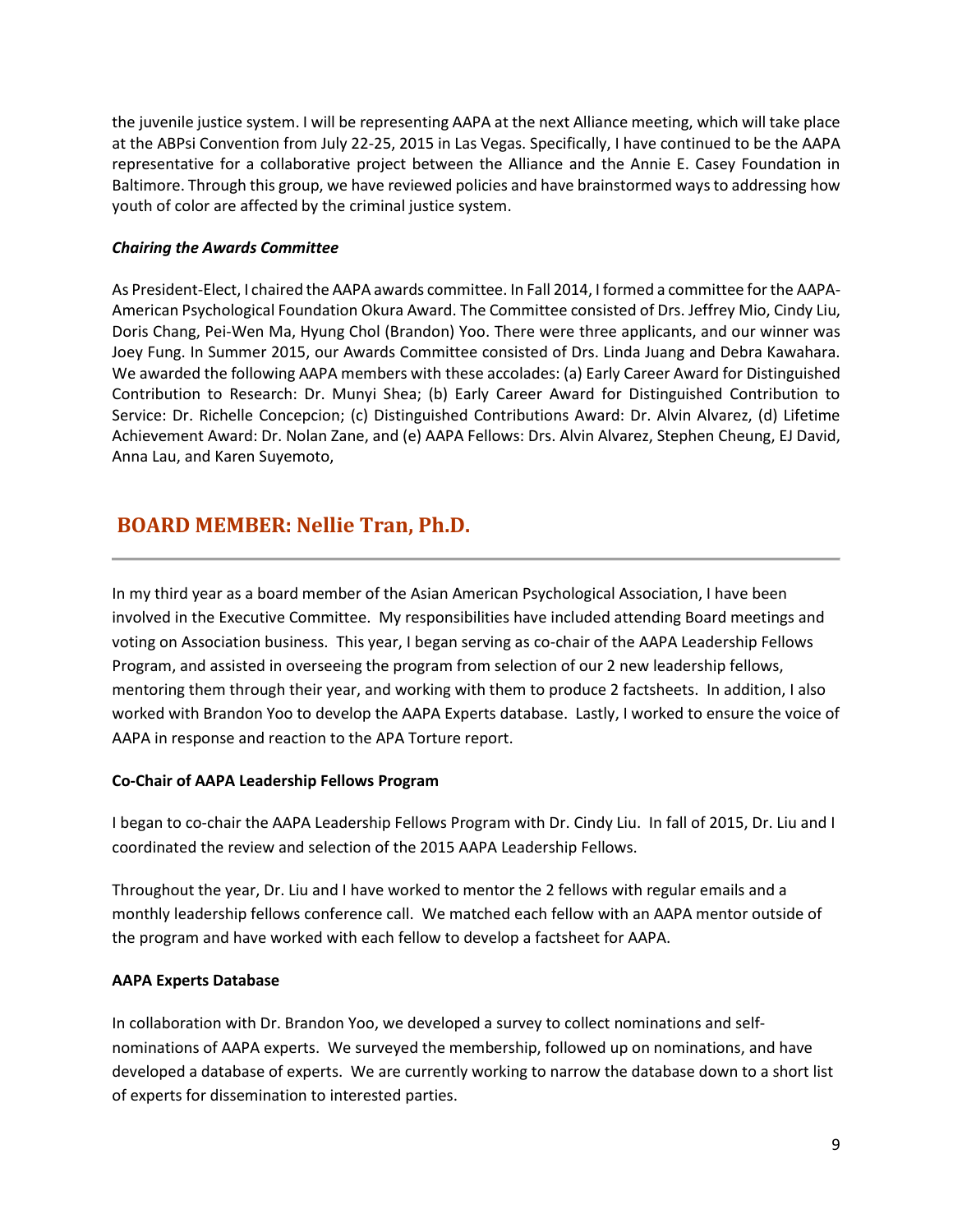## **APA Torture Report Statement and Town Hall Meeting**

I worked with the convention co-chairs to plan a town hall meeting time and space. During this time, the AAPA EC invites our membership to discuss the Hoffman report, ethics within our field and practice, and AAPA's relationship with APA.

I have also worked with Dr. Karen Suyemoto to develop a statement on the APA Torture report to be disseminated broadly and specifically to the AAPA membership.

## <span id="page-9-0"></span>**BOARD MEMBER: Jocelyn Buhain, Ph.D.**

I have been actively involved in the Executive Committee during my second year as an AAPA Board Member. I have participated in meetings and voted on business issues. In addition, I coordinated activities related to the AAPA Student Travel Award and assisted with the AAPA Dissertation Research Grant selection process. I also contacted last year's Dissertation Research Grant winner and obtained a copy of their final report summarizing the dissertation results to the AAPA Executive Committee.

## Chair of AAPA Student Travel Award Committee

The 2014 AAPA convention yielded approximately \$939.00 to be used for the 2015 AAPA Student Travel Award. There was additional revenue added (\$561 from general AAPA funds voted and approved by the AAPA Executive Committee) which created a grand total of \$1500 available for this year. Email postings to the listserv were sent and a total of 24 submissions were received. Award winners were chosen based on submission by deadline, presentation type and first time attendance at the convention. Fifteen students will receive awards of \$100.00 each. Recipients will receive their travel award at the 2015 AAPA Convention in Toronto.

## <span id="page-9-1"></span>**BOARD MEMBER: Brandon Yoo, Ph.D.**

This is my first year serving on the Asian American Psychological Association (AAPA) Executive Committee (EC) as a board member. I regularly participated in board meetings and voted on business issues. Earlier this year, I helped craft the AAPA Statement on Michael Brown and Eric Garner. Also, Nellie Tran and I worked on creating an AAPA Experts List. Finally, Jocelyn Buhain and I co-chaired the 2015 AAPA Dissertation Research Grant and Student Travel Award.

## Development of the AAPA Experts List

The AAPA EC was interested in developing a list of AAPA experts who could contribute to press releases, media reports, panels, conferences, and other related mediums. With feedback from the EC, Nellie and I developed a survey to gather information of AAPA members who were interested in serving as experts.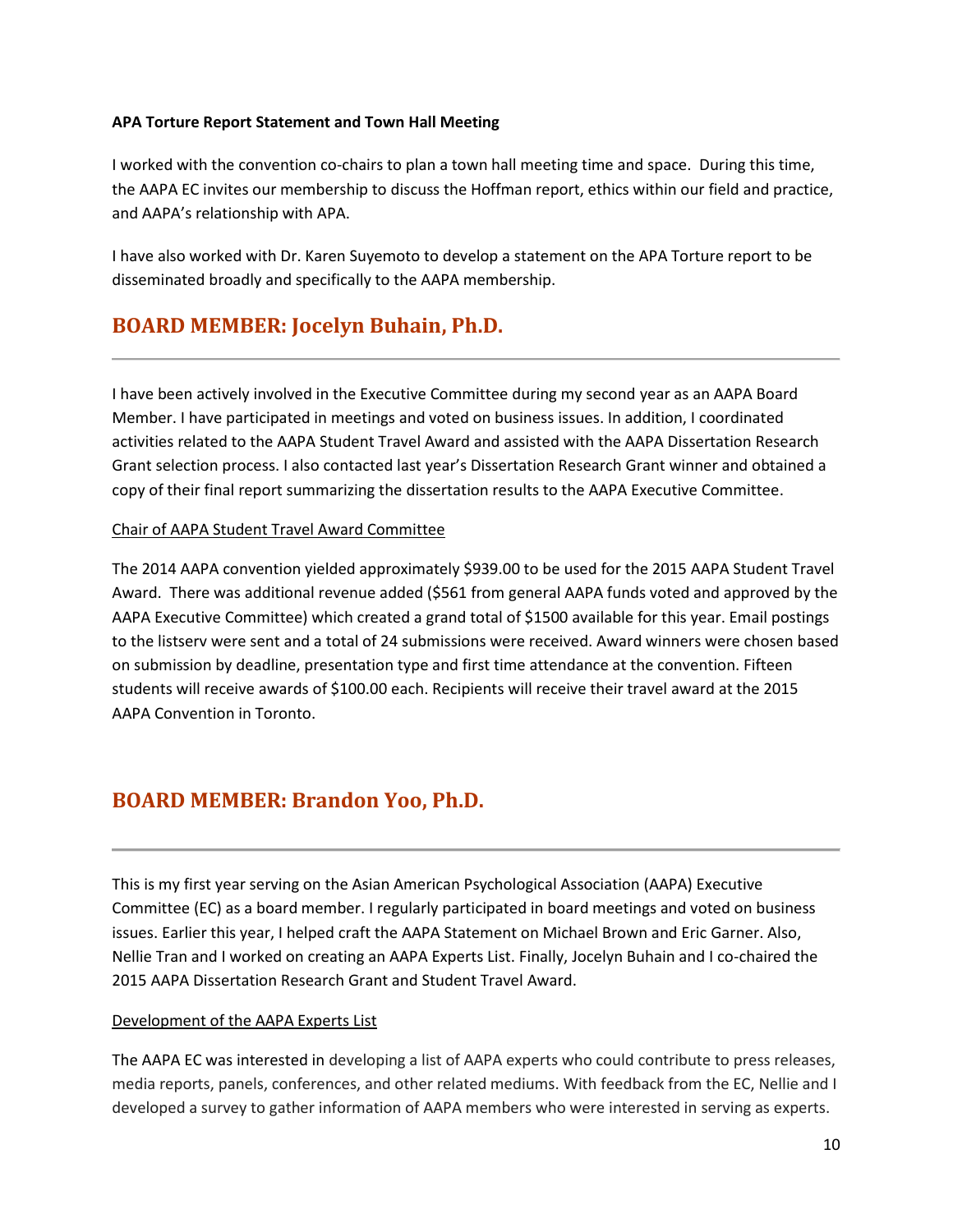Information collected includes demographic and educational background, areas of expertise, and qualifications.

As of July 21, 2015, we received 29 completed surveys with a wide range of expertise reported from acculturation to children/adolescents. We are continually discussing how to best disseminate this information.

## Co-Chair of the 2015 AAPA Dissertation Research Grant

Jocelyn and I advertised the grant announcement and solicited another member to serve on the review board. We received a total of 7 strong applications and selected the winner

Alicia Ibaraki from University of Oregon. Her dissertation proposal was titled "Mechanisms that Perpetuate Health Disparities: Physician Stereotype & Bias."

We also selected two honorable mention recipients, Gloria Wong-Padoongpatt from University of California at Davis (Dissertation titled: Impact, Mechanisms, and Individual Variations in the Stress Response to Racial Microaggressions among Asian Americans) and Stephanie Carrera from Iowa State University (Dissertation titled: Interpersonal Risk Factors, Shame and Depression among Asian American College Students: A Moderated Mediation Model).

## <span id="page-10-0"></span>**BOARD MEMBER: Fanny Ng, M.A.**

In my first year as the student board member of the Asian American Psychological Association, I have attended Board meetings and participated in voting on Association business. I also serve as a liaison to the Division on Students' Executive Board to maintain a consistent flow of communication regarding student relevant issues within AAPA.

I assisted President Dr. Sumie Okazaki and Asian American Journal of Psychology editor Dr. Bryan Kim in a collaborative effort with in an effort to increase interest and visibility of upcoming AAJP issues. This effort summarily consisted of the selection of a feature article from each upcoming issue by Dr. Kim to be publicized through a short blurb written by an AAPA student volunteer to generate interest about the feature articles and the first authors over social media platforms such as Facebook. I interviewed the first author of the feature article for the Spring 2015 issue of AAJP under the new editorial leadership of Dr. Bryan Kim to develop the first feature article blurb and have been tasked with the ongoing effort to recruit student volunteers for future issues of AAJP. This effort simultaneously provides AAPA students with important networking opportunities that connects them with top researchers in Asian American psychology and provides students with visibility as a volunteer writer to promote AAPA and AAJP.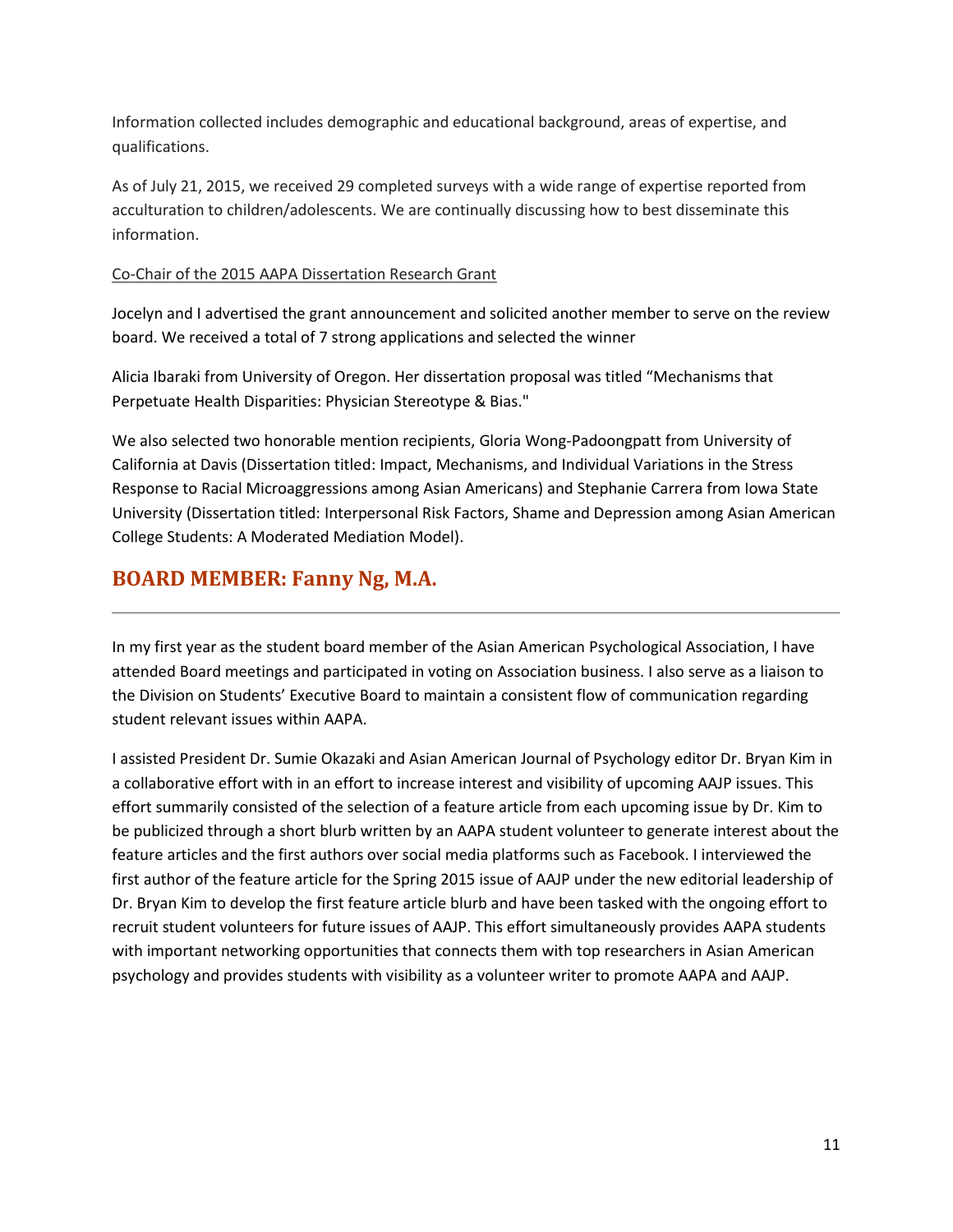## <span id="page-11-0"></span>**MEMBERSHIP OFFICER: Frances Shen, Ph.D.**

Since the new AAPA website was launched in May 2013, it has allowed for improved functionality of the membership system, increased convenience of membership renewals, and additional membership benefit functions such as discussion forums. In addition, memberships now expire one year from the date of renewal rather than at the end of the year. This change allows members to receive a full year of membership benefits from their exact date of renewal. Furthermore, the previous AAPA listserve was eliminated in Fall 2013 and switched to a Googlegroups listserve.

| <b>Membership Category</b> | 2015           | 2014           | 2013        | 2012        | 2011         | 2010         | 2009         | 2008         | 2007           |
|----------------------------|----------------|----------------|-------------|-------------|--------------|--------------|--------------|--------------|----------------|
|                            | $($ on<br>7/20 | $($ on<br>7/19 | (to<br>6/30 | (to<br>8/15 | <b>Total</b> | <b>Total</b> | Total        | <b>Total</b> | Total          |
| Professional               | 265            | 205            | 190         | 169         | 152          | 117          | 124          | 167          | 256            |
| Early Career & First Year  | N/A            | N/A            | N/A         | 54          | 45           | 26           | 39           | 54           | 41             |
| Student                    | 339            | 237            | 180         | 168         | 210          | 145          | 173          | 228          | 289            |
| Lifetime                   | N/A            | 17             | 17          | 17          | 17           | 17           | 17           | 16           | 14             |
| Retiree                    | 8              | 9              | 7           | 5           | 5            | 4            | 3            | 7            | $\overline{7}$ |
| Organization               | N/A            | N/A            | N/A         | 1           | 1            | 1            | $\mathbf{1}$ | $\mathbf{1}$ | $\mathbf{1}$   |
| <b>Total</b>               | 612            | 468            | 394         | 414         | 430          | <b>310</b>   | 357          | 473          | 608            |

Current Membership Numbers for 2015 and comparison with previous years:

As of 7/20/15, there are a total of 612 AAPA members. These numbers indicate a marked increase in membership since last year, and the highest annual memberships since at least 2007. Since we moved to the new AAPA website and membership system in 2013, the membership categories are currently divided into professional, student, and retiree members only. Thus, it is no longer possible to examine changes in membership renewals for early career/first-year and associate organization from prior to 2013.

The increased membership is likely due to the improved website and limiting the listserve membership only to current AAPA members. First, with the exception of a handful of members who mail in check payments to renew their memberships, the great majority of members currently registers or renews their membership online using credit card payments. Paper-and-pencil membership application forms are no longer available on the AAPA website to continue to encourage members to join or renew their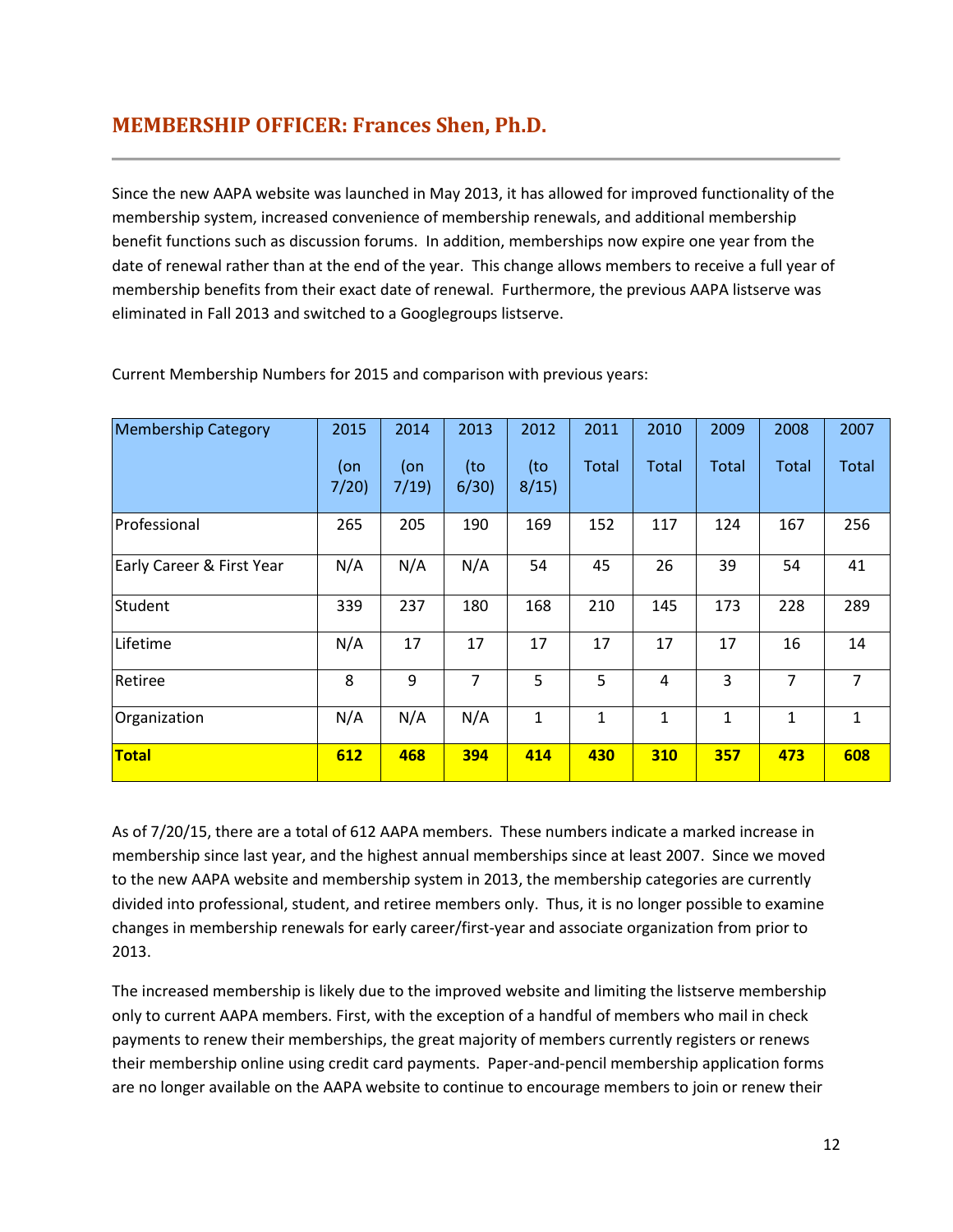memberships online. For members who submit paper-and-pencil membership applications, these applications are processed manually in the membership system and check payments are forwarded to the Finance Officer for processing.

Second, to increase membership renewals, the new AAPA website processes automatic renewal of membership using the credit card on file in the membership system upon its expiration. Members are automatically enrolled in automatic renewal of their membership when they join the AAPA, but they can email me directly to let me know if they would like to opt out of automatic renewal and I can manually change this setting in their account. There have been multiple instances in which members were not aware of this automatic payment feature and therefore surprised when they received notification of the credit card charge, and I have had to clarify this feature with members on a case-by-case basis and processed refunds of their memberships if requested.

Third, we continue to require members to renew their membership before registering for the AAPA convention online in order to receive members only discounted prices. It is likely that this has helped to increase membership renewals prior to the convention.

Lastly, in January 2014, we started to limit the listserve only to current AAPA members. In the past, we had advertised that a benefit of the AAPA membership was access to the AAPA listserve. However, the listserve membership was never monitored, such that members whose membership expired were never removed from the listserve. In addition, new members were only added to the listserve upon request and not automatically added when they registered or renewed their membership. Since we switched the listserve to Googlegroups in December 2013, members who join the AAPA are now manually added to the Googlegroups listserve. In addition, I periodically check the listserve membership against the AAPA membership lists to identify expired memberships and manually remove these members from the listserve. Unfortunately, since the Googlegroups listserve is not synchronized with our membership system, the listserve has to be manually monitored by the Membership Officer.

## Membership Subscriptions to the AAJP

To ensure that members receive their complimentary subscriptions to the AAJP following their membership renewal or registration, updated member lists are sent to APA quarterly (the first of March, June, September, December). Member lists reflect all current members for each issue, as memberships will expire one year from the date of their renewal. This ensures that all members will receive a full year of AAJP issues as part of their membership benefits, regardless of when they renew their memberships. A few members have reported throughout the year that they did not receive earlier issues of the journals published in their subscription year; these incidences were reported to APA and addressed on a case-by-case basis. In addition, when the website was first launched, the membership payment did not request for mailing addresses such that a significant number of members who did not provide their mailing addresses in our membership system in order to receive their journal subscription. However, Bustout Solutions has since changed the website to require mailing addresses when members renew their memberships, and these incidences have decreased over time with this change.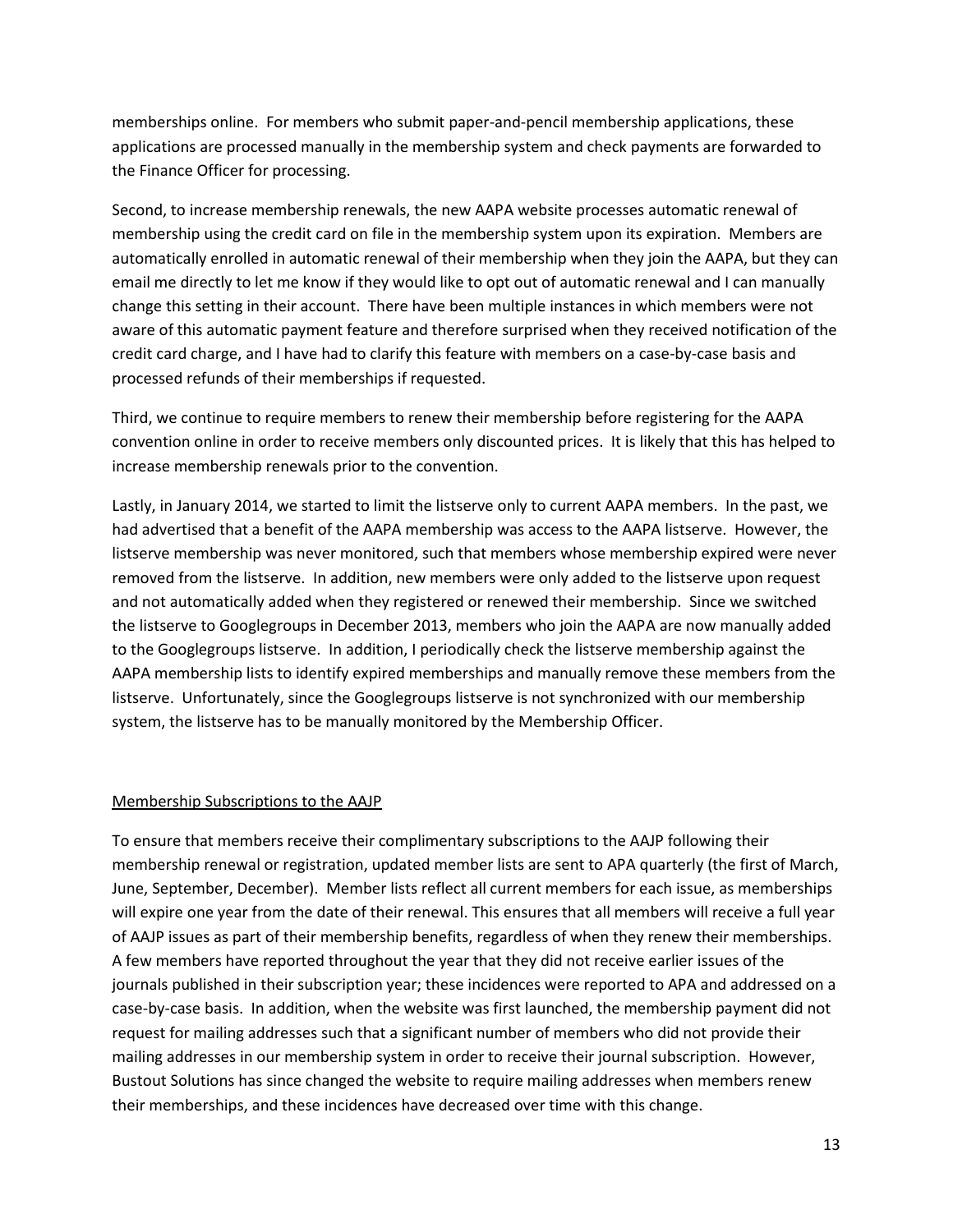## <span id="page-13-0"></span>**FINANCE OFFICER: Kelly Liao, Ph.D.**

It is my pleasure to provide the following information about AAPA's financial health. As of July 28, 2015, we have \$17,853 in our checking account and \$5,331.58 in our money market account, and \$40,167.75 in our PayPal account for a total of \$63,352.33. We continue to enjoy relatively good financial health.

During this time, we received \$36,792.1 in income and spent \$17,758.65. Our primary expenditures were associated with our web site reconstruction, deposits for the annual convention, and membership dues owed to divisions. Our primary sources of income were associated with the convention (\$12512.51) and memberships (\$24279.59).

| AAPA<br>Leadership<br>Travel | AAPA journal<br>subscription | Convention<br>Deposits | <b>Bustout</b><br>solutions | Merchant Card<br>Processing | Eventbrite | Total       |
|------------------------------|------------------------------|------------------------|-----------------------------|-----------------------------|------------|-------------|
| \$1635.72                    | \$4760.25                    | \$9343.12              | \$1128.75                   | \$230.7                     | \$660.81   | \$17,758.65 |

Thank you for the privilege of serving as your Finance Officer.

Respectfully submitted,

Kelly Yu-Hsin Liao

## <span id="page-13-1"></span>**COMMUNICATIONS OFFICER: Stephanie Pituc, Ph.D.**

The role of the Communications Officer within the AAPA EC team is to oversee and update the AAPA website and contents, to ensure appropriate information is disseminated, and to create a social media presence for the organization. In addition, the Communications Officer is the contact person for members and outside queries.

We have met our 2014-2015 goal to update the website frequently with relevant and current information. This has included the release of statements on topical issues such as racially motivated crime, news on upcoming events and Convention announcements, and AAJP content. AAPA has been successful in promoting followers' engagement with our social media outlets, most prominently through Facebook and posts to the website. Kevin Nadal, incoming President, has been instrumental in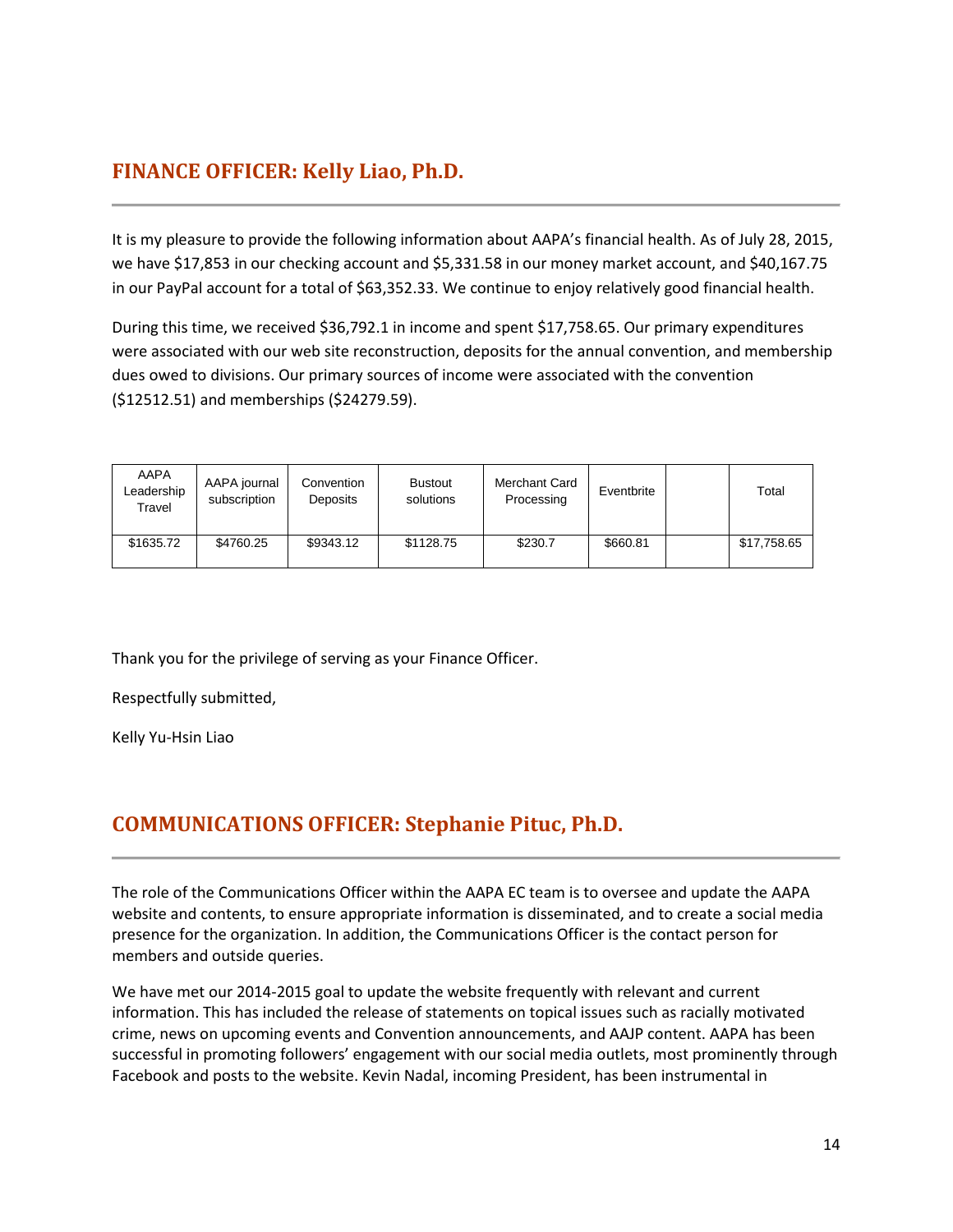promoting the activity of the Twitter account. LinkedIn has minimal engagement. Moving forward, it would be prudent to examine the current mechanisms for creating and disseminating content.

Partnering with other organizations (e.g., NCAPA) may also increase visibility and engagement. AAPA has been successful in partnering with the Asian American Journal of Psychology and Editor, Bryan S. K. Kim to disseminate the journal's most recent articles. These efforts have included disseminating the forthcoming issue's Table of Contents to APA Divisions and creating profiles of the lead author of each new issue's Feature Article.

Our goals for 2015-2016 are to continue creating and disseminating content relevant to the Association and its members, increase engagement with collaborating and related organizations, and create mechanisms for more regular updates to outlets such as Twitter. It is also a goal to continue the dissemination of AAJP content.

## <span id="page-14-0"></span>**SECRETARY/HISTORIAN: Pei-Wen Winnie Ma, Ph.D.**

I took on the role of AAPA Secretary/Historian in September 2014. During this past year, I updated the list of AAPA EC officers and term limits, and updated the term and contact email for AAPA Division chairs. In addition, I have recorded and disseminated minutes of EC meetings throughout the year, archived important documents, collated the AAPA Annual Reports from EC officers and chairs of Divisions. I also organized voting of two Board of Directors: Glenn I. Masuda and Ulash Thakore-Dunlap (09/15-08/17), as well as documenting votes on various EC matters, such as:

- AAPA will contribute \$500 to co-sponsor the Symposium on API College Student Mental Health (Vote: Approval)
- Request (not to exceed \$600) for Sumie to travel to Atlanta, GA to chair the CNPAAEMI meeting on January 14, 2015. (Vote: Approval)
- Statement for more research on undocumented AAPI (Vote: Approval)
- Statement on Indian mascots in sports (Vote: Approval)
- Statement on Michael Brown and Eric Garner (Vote: Approval)
- AAPA convention venue and budget (Vote: Approval)
- New membership dues reduction policy (Vote: Approval)
- Endorsement of National Health and Nutrition Examination Survey (NHANES). AAPA will sign-on to the letter and provide our organization's logo (Vote: Approval)
- Using \$561 AAPA general fund to donate to student travel fund (Vote: Approval)

In the coming year, I will work on archiving AAPA past documents and find a solution to digitize our documents.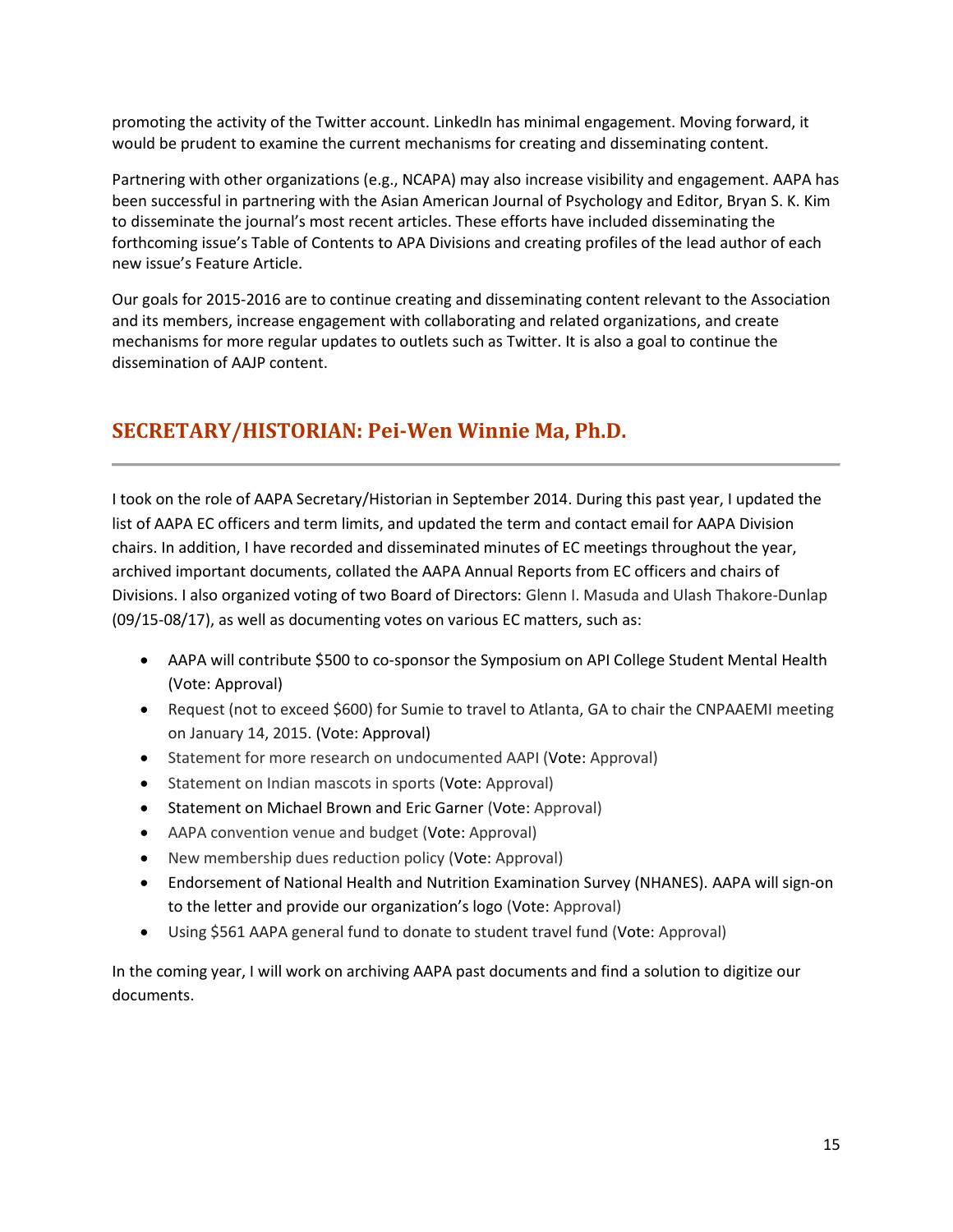## <span id="page-15-0"></span>**DELEGATE TO APA COUNCIL: Karen Suyemoto, Ph.D.**

This is my first year (technically first 8 months) of a 3 year term serving as the AAPA (Observing) Delegate to the American Psychological Association's Council of Representative. This position was initially established to advocate for and eventually fill a voting seat for AAPA on the APA CoR, in parallel with similar seats for the other Ethnic Minority Psychology Associations (EMPAs), the Association of Black Psychologists, the National Latina/o Psychological Association and the Society of Indian Psychologists. However, the advocacy for such seats was unsuccessful. Thus, when I took this position, the prior delegate (Alvin Alvarez) communicated that the biggest issue facing the association related to this position was to identify and define the purpose of this position in relation to how it may serve AAPA's mission, members, and goals. This task is related to strategic planning and visioning for AAPA's relation with APA, CoR, and other EMPAs. The second important context for this position is the release of the independent investigators' report into the APA ethics procedures related to interrogation and torture (the "Hoffman report").

In this role, I initially reached out to the other EMPA CoR delegates (for SIP and NLPA, as ABPsi chooses not to have a delegate). I have reviewed and monitored the APA CoR listserv throughout the year. I attended the APA CoR meeting in February 2015 on behalf of AAPA. I also attended CoR Caucuses of Ethnic Minority interests, LGBT interests, Women's interests, and a meeting of Social Justice interests.

The most pressing and urgent issues on APA CoR this year have related to APA and psychologists' policies and involvement in torture during post-9/11 interrogations. Following the release of the U.S. Senate's Intelligence Committee report on CIA interrogation techniques in December 2014, I disseminated an update to AAPA members providing information and resources for background information and APA responses. After release of the Hoffman report in July 2015, I prepared a report reviewing context and responses for the AAPA EC and collaborated with other EC members in preparing an initial response for our members. I will be attending the upcoming APA CoR meeting in August 2015, which I expect will largely focus on this issue. This central issue of ethics policy for APA and the impact of the ethics policy failure on the public perception and trust of psychologists will be ongoing in the coming year(s) and therefore likely to be central in the future foci of the AAPA Delegate's position. It also emphasizes the need for greater clarification of the role of this position and the related nature of the relation between AAPA and APA, which is an AAPA-internal task related to this elected position.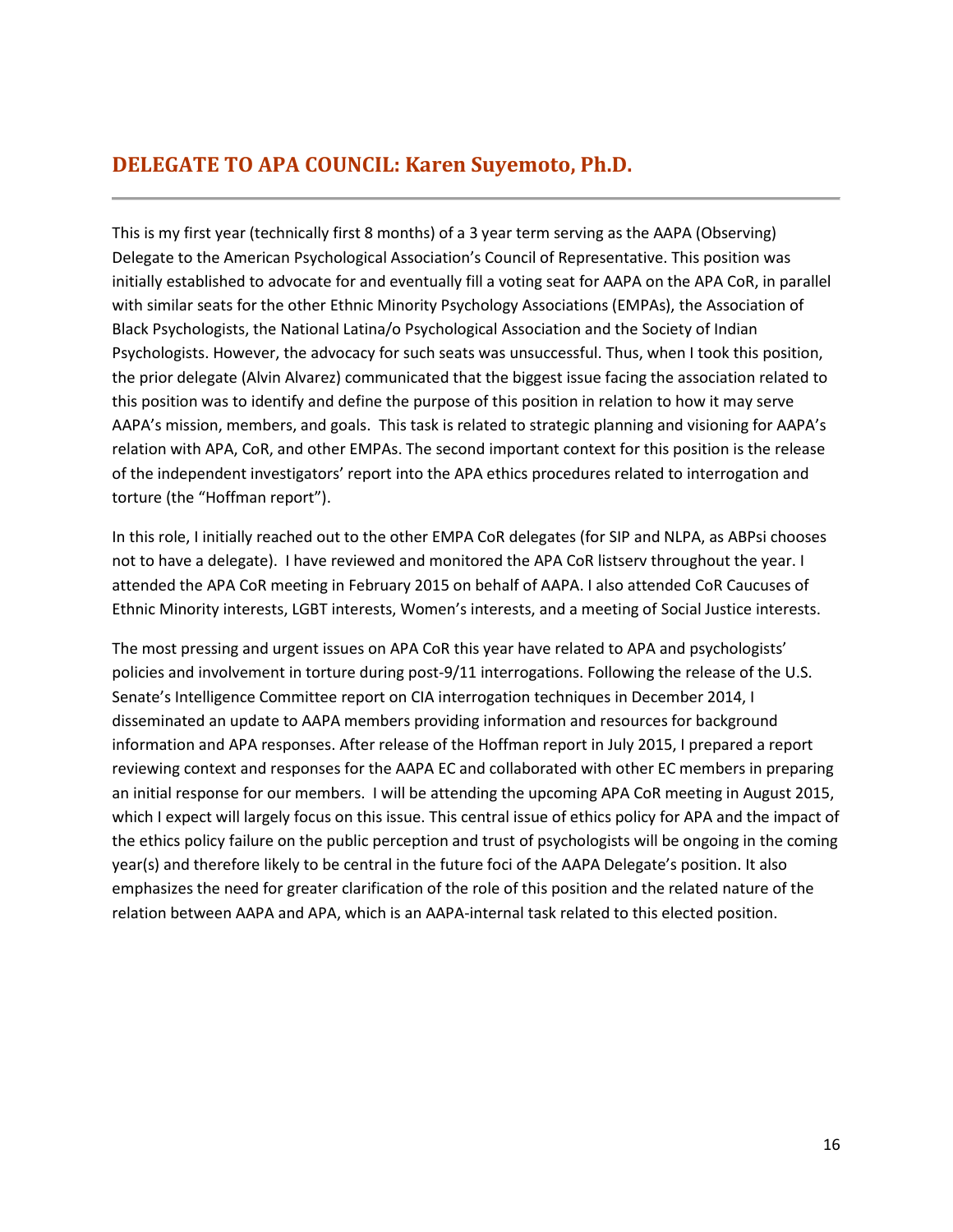## <span id="page-16-0"></span>**ASIAN AMERICAN JOURNAL OF PSYCHOLOGY EDITOR: Bryan S. K. Kim, Ph.D.**

This is the Annual Report for the *Asian American Journal of Psychology* to be presented at the executive committee meeting at the annual convention in August.

## 1. Published Issues of the Journal and Manuscripts in the Pipeline

I transitioned to Editor from Editor-Elect on January 1 of this year. We have successfully published, on schedule, four issues last year and two issues this year. This year's issues continued to contain articles that were accepted during Dr. Fred Leong's editorial term. In future issues, we are slated to publish articles that were accepted during my term.

Things are continuing smoothly in terms of the editorial team, the assignment of manuscripts, and the review process (see last item below regarding Statistics and Performance Data). Significantly, we received word from APA that the journal is **now making a profit** for AAPA and APA.

We continue to seek high quality manuscripts for publication and I have been impressed with the quality of manuscripts that have been submitted during my editor-elect term last year and editor term this year. I would like to thank my Associate Editors, Drs. Chu Kim-Prieto and Tiffany Yip, for their tremendous efforts in helping us produce a high quality journal. I also want to express my gratitude to our very capable editorial assistant, Sharon Ramos.

## 2. Special Features

We have continued several special features in the journal including the Book Review section (Dr. John Moritsugu continues to serve as the Book Review Editor), a section on Case Studies (Dr. Doris Chang continues to serve as the Case Studies section editor), and an International Section (Dr. Winnie Mak continues to serve as section editor). Dr. Chang spearheaded an effort with the assistance of the Practice Task Force to develop the "Guidelines to Submitting Case Reports," which can be found at http://aapaonline.org/publications/asian-american-journal-of-psychology/ (scroll down to Addressing Practice-Related Issues). In addition, at this year's AAPA Convention, Dr. Chang will host a lunchtime networking session for clinicians and researchers, titled "Writing Case Studies: Highlighting Practice-Based Evidence and Evidence-Based Practice." In terms of the International Section, Dr. Mak spearheaded a publicity effort to encourage more international submissions. She developed an invitation letter and sent them to many researchers in Asia. We hope that these activities will increase more submissions in these sections. I want to express my gratitude to Drs. Moritsugu, Chang, and Mak for their excellent contributions to AAJP. Finally, we have continued with the commissioned Annual Review of Asian American Psychology and the 2014 Review is slated to be published in the December 2015 issue.

## 3. Special Issues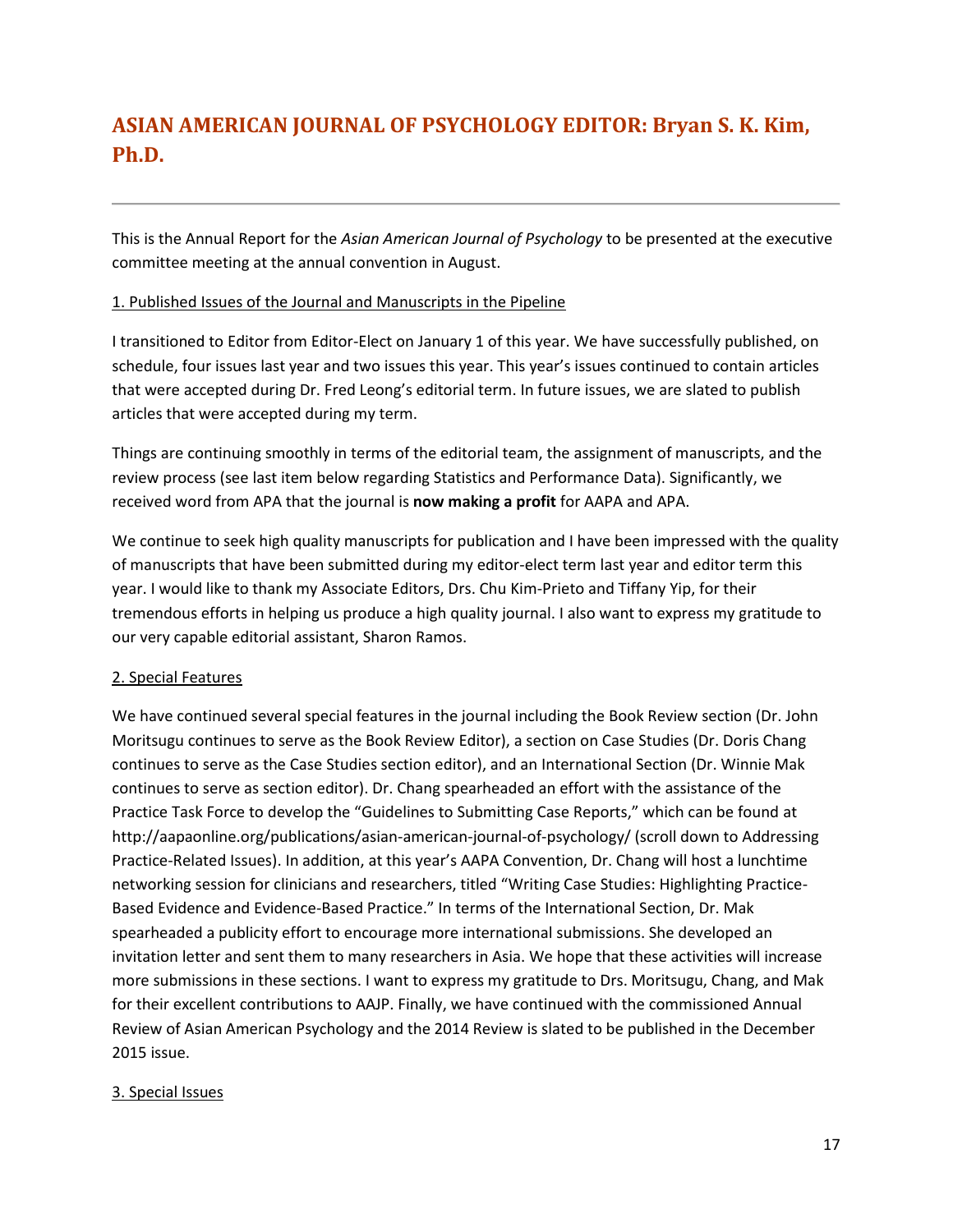We received a special issues proposal from Drs. Edward Chang and Paul Kwon on the topic of Asian Americans and Positive Psychology, which was approved by my editorial leadership team. A call for papers was disseminated in November of last year with a submission deadline of July 31, 2015. Unfortunately, we have not yet received any manuscripts but there is still a little bit of time left.

We continue to encourage special issues proposals and have received inquiries from two prominent Asian American psychologists. I hope to receive their proposals in the near future.

## 4. Changes to the Editorial Board

As I noted in my last report in December, we increased the editorial board to 45 members beginning in January of 2014. Since then there have been no significant changes to the editorial board since we are continuing with the same board for a 2-year cycle. We will review the editorial board as we near the end of the 2-year cycle later this year and perhaps rotate out some members and bring in new members. I would like to take this opportunity to thank our editorial board members for their excellent contributions.

We continue to add more ad hoc reviewers to our roster. If you know of colleagues interested in serving as ad hoc reviewers, please refer them to me.

## 5. Best Paper Award

Continuing with the tradition of the AAJP Best Paper Award, Dr. Leong led a review by the editorial board of the published papers in 2014. The 2014 Best Paper Award will be presented to Arpana G. Inman, Lavanya Devdas, Valeriya Spektor, and Asmita Pendse for their article titled "Psychological Research on South Asian Americans: A Three-Decade Content Analysis". The Award will be presented at the annual AAPA convention in August. It also will be announced in the September or December issue of the journal.

## 6. Journal Citation Reports

I am pleased to inform you that the journal received a 2014 Impact Factor of 1.686, up from 1.405 in 2013. AAJP is again ranked first in the ethnic studies category (out of 15 journals; in 2012, AAJP was ranked first) and  $41<sup>st</sup>$  for multidisciplinary psychology category (out of 129 journals).

## 7. Strategic Goals for the Future

Similar to past goals, we are endeavoring to publish high quality articles and ensure that the AAJP remains the go-to source for information on Asian American psychology research and knowledge. We are also endeavoring to increase submissions in the Case Studies Section and International Section.

## 8. Statistics and Performance Data

Similar to past reports, APA provided us the statistics and performance data in terms of submission numbers, rejection rates, and editorial lag time for the journal. The statistics for July 1, 2014 to July 1, 2015 are appended below for your review. In summary, for the year of July 2014 to July 2015, we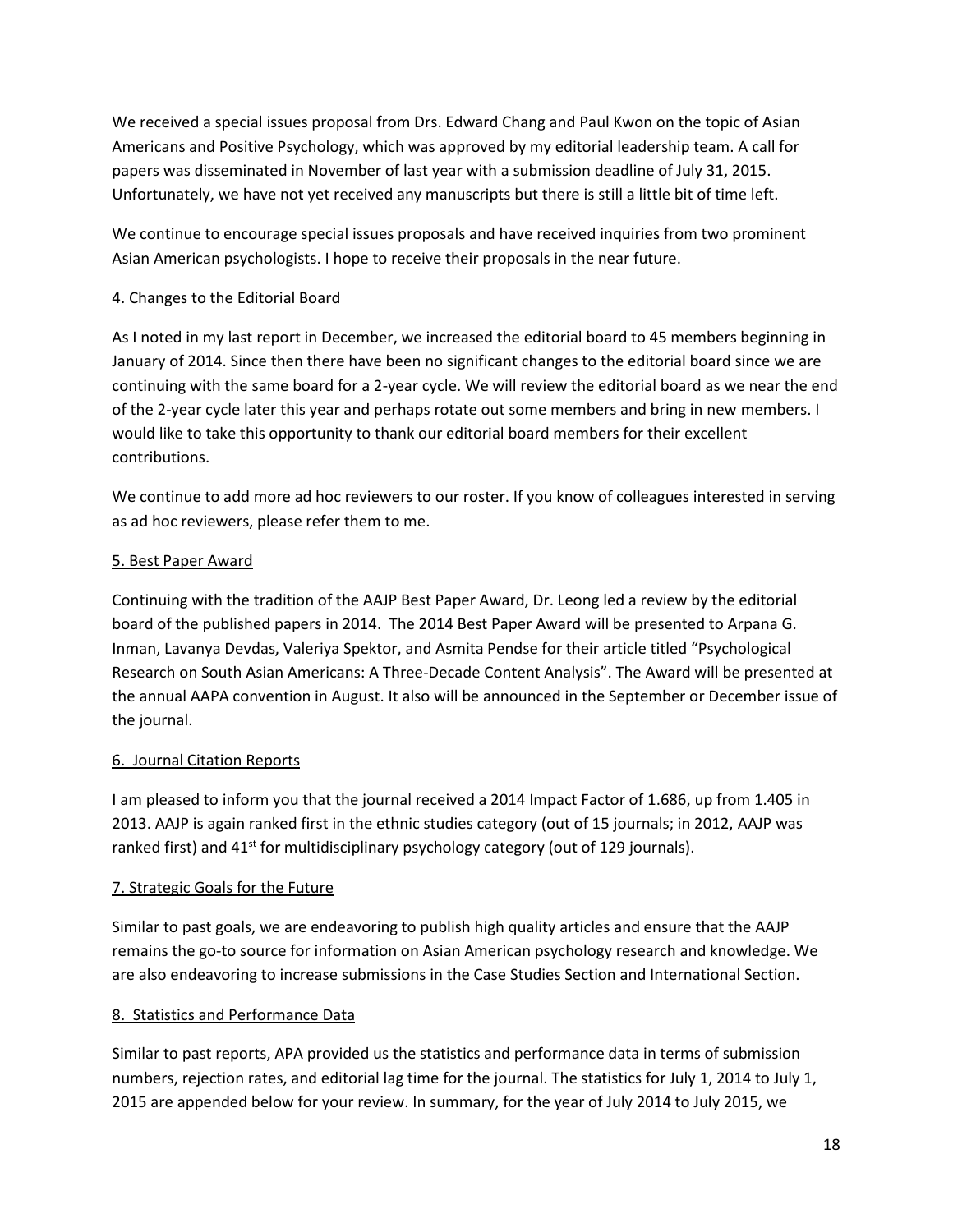received 91 new manuscripts and our rejection rate was 73%. Our average individual manuscript review lag time is 39 days.

## **Asian American Journal of Psychology**

## **Summary of activity for the journal office between 07/01/2014 and 07/01/2015**

| <b>MANUSCRIPTS RECEIVED</b><br>07/01/2014 through 07/01/2015 |                            |  |  |
|--------------------------------------------------------------|----------------------------|--|--|
| <b>New Manuscripts</b>                                       | 91                         |  |  |
| <b>Resubmissions/Revisions</b>                               | 32                         |  |  |
| <b>Actions Taken</b>                                         |                            |  |  |
| Accepted                                                     | 15                         |  |  |
| Withdrawn                                                    | 1                          |  |  |
| <b>Rejected With External Review</b>                         | 41                         |  |  |
| <b>Rejected Without External Review</b>                      | 18                         |  |  |
| Revise & Resubmit                                            | 39 (0 ultimately rejected) |  |  |

| <b>REJECTION RATE REPORT</b><br>07/01/2014 through 07/01/2015 |     |  |  |
|---------------------------------------------------------------|-----|--|--|
| New manuscripts received                                      | 91  |  |  |
| <b>Accepted manuscripts</b>                                   | 15  |  |  |
| Pending as of 07/01/2015                                      | 16  |  |  |
| Acceptance rate                                               | 27% |  |  |
| <b>Rejection Rate</b>                                         | 73% |  |  |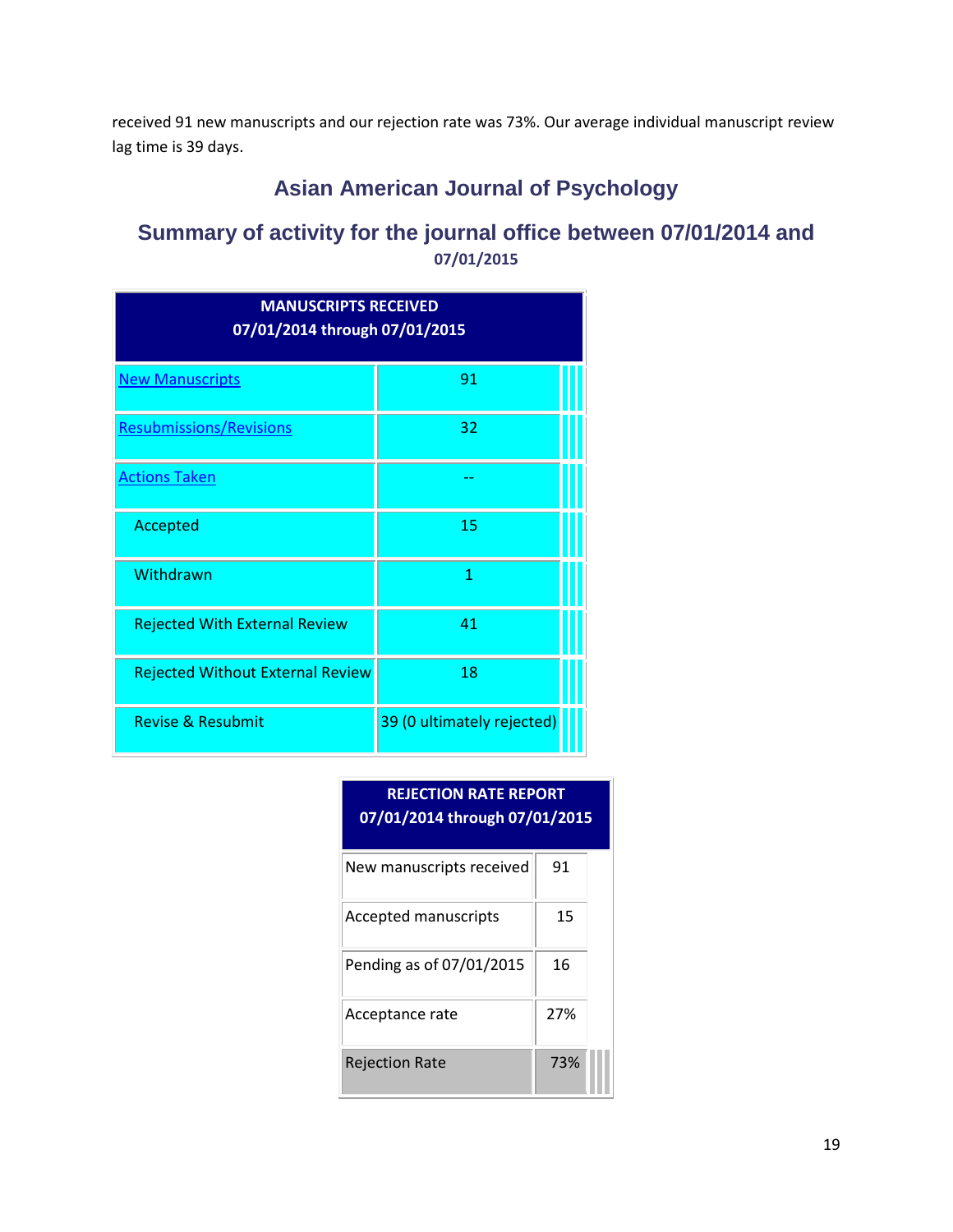## **Editor Submission Counts**

**2014**

**Editor**

Bryan Kim 66\*

## **Action Editors**

Chu Kim-Prieto 13

Tiffany Yip 15

John Moritsugu 2

**2015**

## **Editor**

Bryan Kim 56\*

## **Action Editors**

Chu Kim-Prieto 11

Tiffany Yip 12

\*These numbers include submissions that were rejected without an external review due to them being inappropriate for the journal.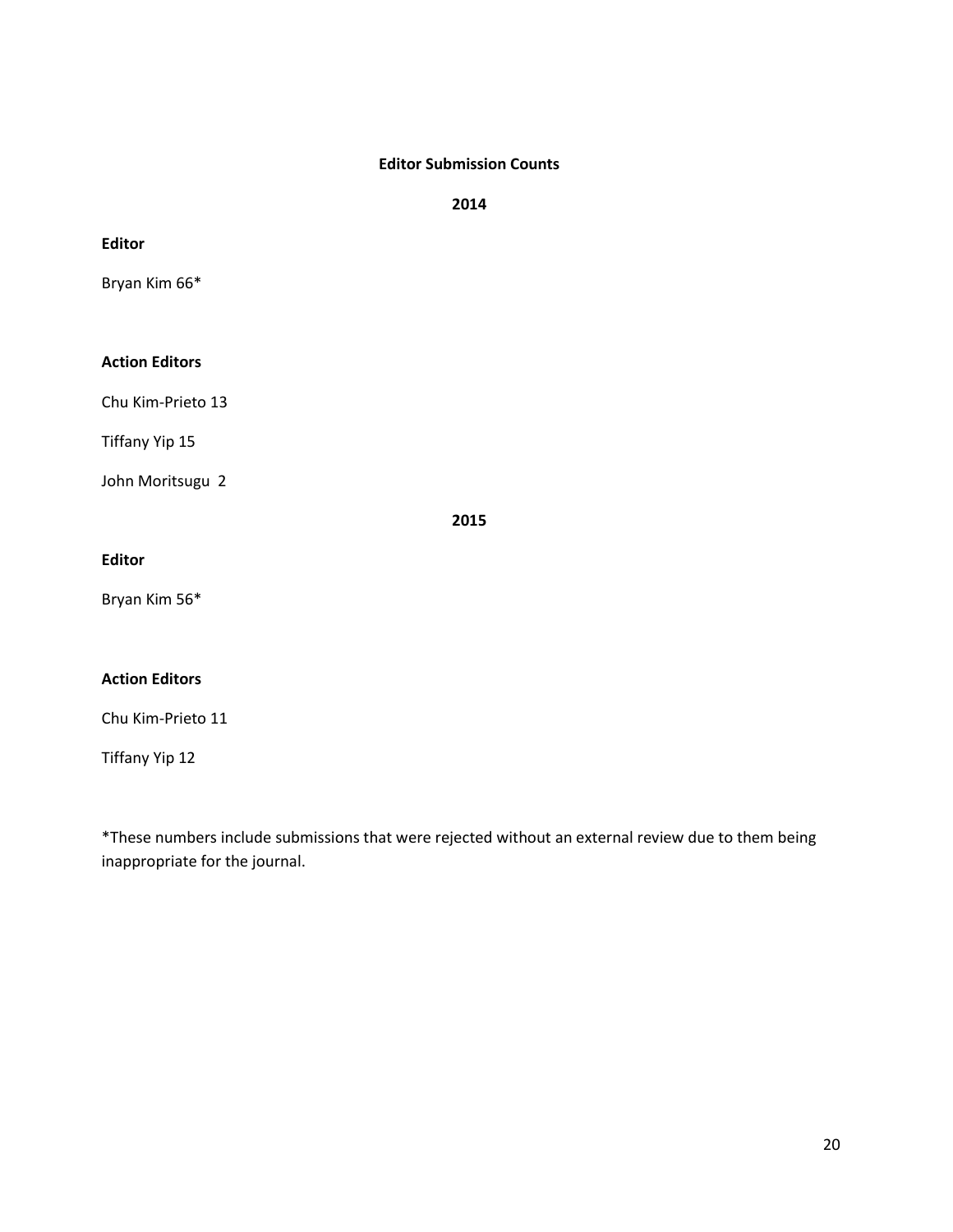## **Journal Turnaround Time**

*This section includes submissions received by the journal office during the specified time period. The statistics are an indication of how long key activities are taking in the process.*

| <b>Submission to Technical Check Complete</b><br>Average number of days between the date the manuscript was received and technical check<br>was completed.             | 1.9 days |
|------------------------------------------------------------------------------------------------------------------------------------------------------------------------|----------|
| <b>Technical Check Complete to Editor Assignment</b><br>Average number of days between the date the technical check was completed and the first<br>Editor was assigned | 0        |
| <b>Submission to Editor Assignment</b><br>Average number of days between the date the manuscript was received and the first Editor<br>was assigned.                    | 0.8 days |
| <b>Submission to Reviewer Invitation</b><br>Average number of days between the date the manuscript was received and the first<br>Reviewer was invited.                 | 3.3 days |
| <b>Submission to First Decision</b><br>Average number of days between the date the manuscript was received and the first decision.                                     | 39 days  |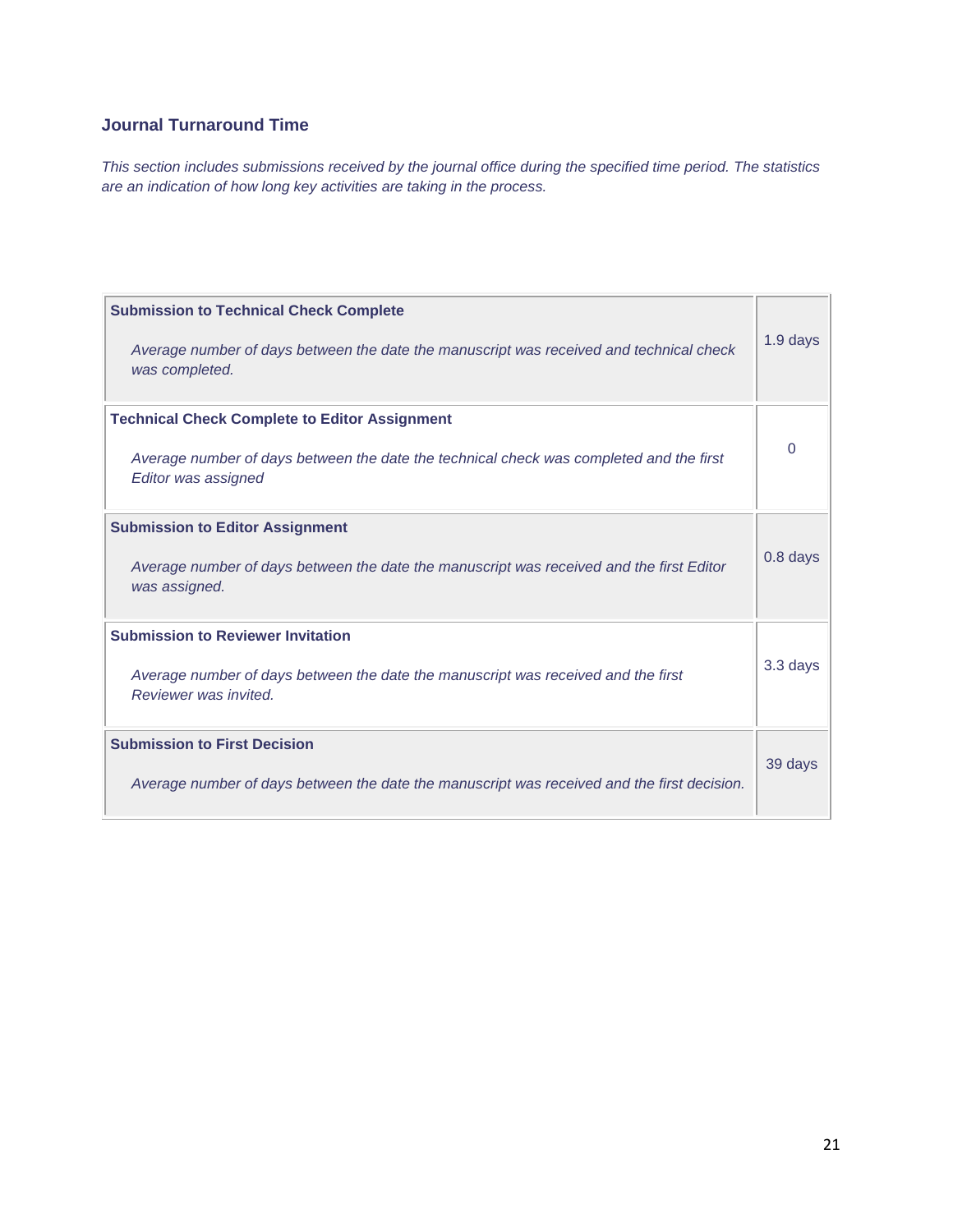## **Reviewer Invitation Statistics**

*This section provides the breakdown of Total Reviewers Invited to Review during the time period, and the status of each invitation as of the report date.*

| <b>Total Reviewers Invited</b><br>Total number of Reviewers invited during the specified time period. Includes Reviewers<br>who may have been subsequently terminated or un-invited.                                       | 343 |
|----------------------------------------------------------------------------------------------------------------------------------------------------------------------------------------------------------------------------|-----|
| <b>Agreed to Review</b><br>Number of Reviewers invited during the time period who agreed to review and are still<br>working on their reviews.                                                                              | 15  |
| <b>Reviewers who Completed Reviews</b><br>Number of Reviewers invited during the time period who agreed to review and have<br>completed their review.                                                                      | 208 |
| <b>Declined to Review</b><br>Number of Reviewers invited during the time period who declined to review.                                                                                                                    | 78  |
| <b>Have not Responded to Review Invitation</b><br>Number of Reviewers invited during the time period who have neither agreed nor declined<br>to review.                                                                    | 7   |
| <b>Uninvited Reviewers</b><br>Number of Reviewers invited during the time period who were subsequently un-invited by<br>the Editor.                                                                                        | 13  |
| <b>Terminated Reviewers</b><br>Number of Reviewers invited during the time period whose roles were subsequently<br>terminated by an Editor who chose to make a decision without waiting for the review to be<br>completed. | 22  |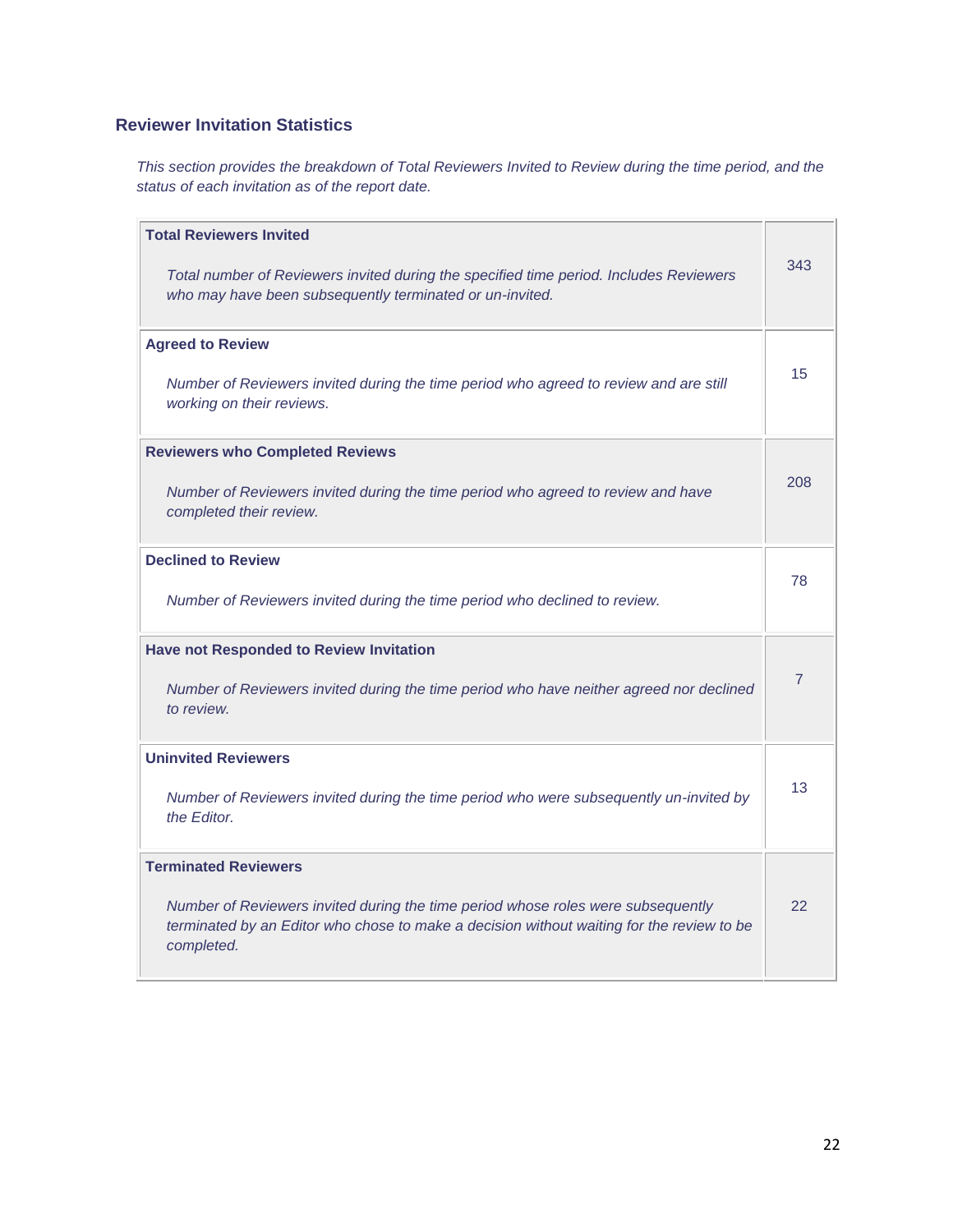## **Reviewer Performance Averages**

*This section includes some key statistics about the peer review process. Unless otherwise specified, all calculations are based on reviews completed during the time period.*

| <b>Days to Respond to Invitation</b>                                                                                                                                                                                                                                    |           |
|-------------------------------------------------------------------------------------------------------------------------------------------------------------------------------------------------------------------------------------------------------------------------|-----------|
| Average number of days between date Reviewer was invited and date Reviewer agreed or<br>declined to review. Note the Reviewer may have been invited at any time; this calculation<br>includes reviews that were agreed to or declined during the specified time period. | 2.7 days  |
| Days to Complete Review (from Date Invited)                                                                                                                                                                                                                             |           |
| Average days between date Reviewer was invited to review and the date the review was<br>completed.                                                                                                                                                                      | 30.8 days |
| Days to Complete Review (from Date Agreed to Review)                                                                                                                                                                                                                    |           |
| Average days between date Reviewer agreed to the review invitation and the date the<br>review was completed.                                                                                                                                                            | 28.5 days |
| <b>Number of Reviews per Reviewer</b>                                                                                                                                                                                                                                   |           |
| Average number of reviews completed by each Reviewer during the time period.                                                                                                                                                                                            | 2.9 days  |
| <b>Number of Late Reviews</b>                                                                                                                                                                                                                                           | 91        |
| Total number of reviews completed after the due date.                                                                                                                                                                                                                   | reviews   |
| <b>Average Days Late</b>                                                                                                                                                                                                                                                |           |
| For all the Late Reviews specified above, the average number of days those reviews were<br>submitted after the due date.                                                                                                                                                | 0.7 days  |
| <b>Number of Early Reviews</b>                                                                                                                                                                                                                                          | 118       |
| Total number of reviews completed on or before the due date.                                                                                                                                                                                                            | reviews   |
| <b>Average Days Early</b>                                                                                                                                                                                                                                               |           |
| For all the Early Reviews specified above, the average number of days those reviews were<br>submitted on or before the due date.                                                                                                                                        | 5.5 days  |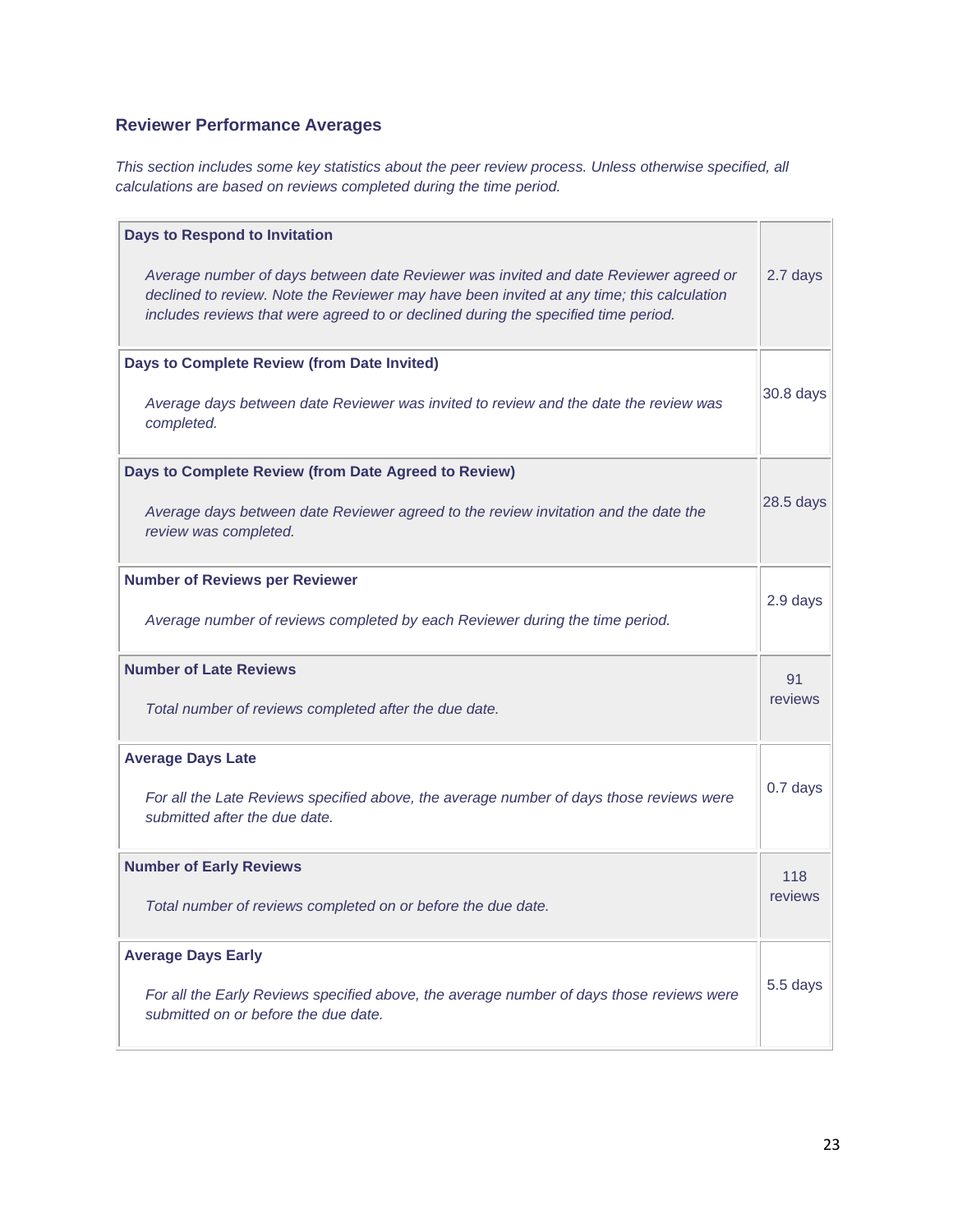## **Reviewer Recommendation Summary**

*This section shows the total number of Recommendation Terms submitted during the specified time period. The column of percentages is simply an indicator of the frequency with which each Term is used.*

| <b>Reviewer Recommendation Term</b> | <b>Reviews Completed</b> | <b>Frequency of Recommendation</b> |
|-------------------------------------|--------------------------|------------------------------------|
| Accept                              | 15                       | 7.2%                               |
| <b>Major Revision</b>               | 78                       | 37.3%                              |
| <b>Minor Revision</b>               | 47                       | 22.5%                              |
| Reject                              | 69                       | 33%                                |
| <b>Total Reviews Completed</b>      | 209                      | 100%                               |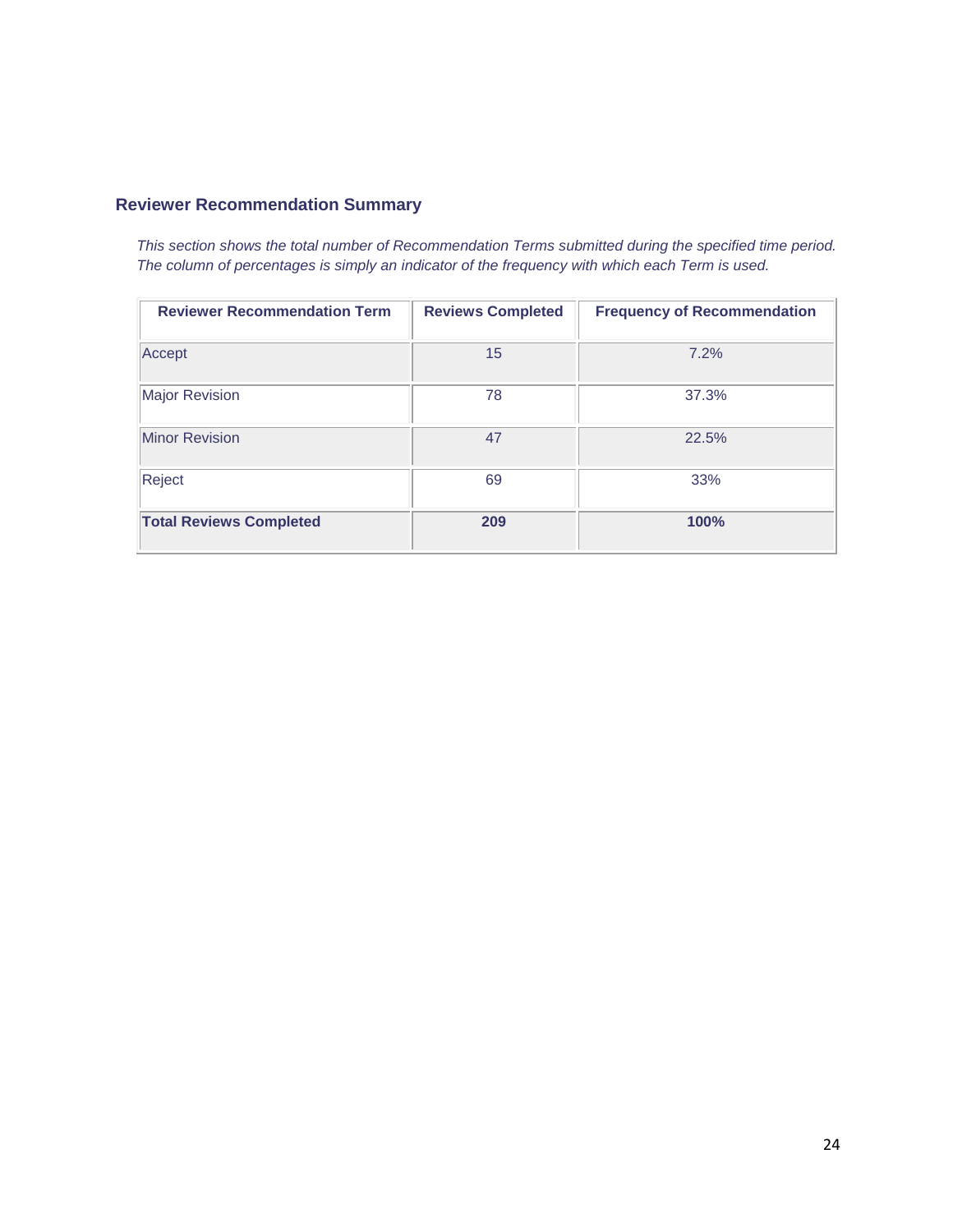## <span id="page-24-0"></span>**DIVISION ON FILIPINO AMERICANS (DoFA): Richelle Concepcion, Psy.D., MPH and Alicia del Prado, Ph.D.**

### **DoFA Executive Committee (EC)**

## **Elected Officers:**

Co-Chairs: Richelle Concepcion, Psy.D., MPH & Alicia del Prado, Ph.D. **Financial Chair:** Michelle Madore, Ph.D. **Student Representatives**: Andy Paves & Lainie Posecion

## **Appointed Officers:**

Mentorship Coordinator: Christine Catipon, Psy.D. Communications Coordinator: Steph Pituc, Ph.D. Membership Coordinator: Krista Chronister, Ph.D.

## **GENERAL POINTS:**

The DoFA is in its 4<sup>th</sup> year of being an official AAPA division. During the 2014-2015 year, the DoFA EC both continued the work from the previous years (including increasing visibility, networking with other Filipino American organizations and associations, and exploring ways to serve DoFA members and the general Filipino American community) as well as embarked on new projects (e.g., increased membership and communication among DoFA members through DoFA listserv and social media, awarded first DoFA scholarship, started a relationship with new financial institution). The appointed officers are in the process of transitioning off the EC, and currently we are in the search process for new appointees to the mentorship and communications coordinator positions.

## **COMPLETED GOALS in 2014-2015:**

- Sustainment of board member structure and governance
- Expanded membership and worked toward recruiting new professional and student members
- Maintained financial standing
- Awarded seminal DoFA scholarship and an honorable mention award
- Contributed to general Filipino American community
- Improved DoFA visibility through social media
- Established presence at AAPA, APA, and other national conventions

## **SPECIFIC COMPONENTS:**

## **1. Sustainment of board member structure and governance.**

- Regular conference calls (i.e., every 1-2 months)
- Elected officers served the first year of their two year term
- Search process occurring for two of the appointed officer positions (i.e., communications and mentorship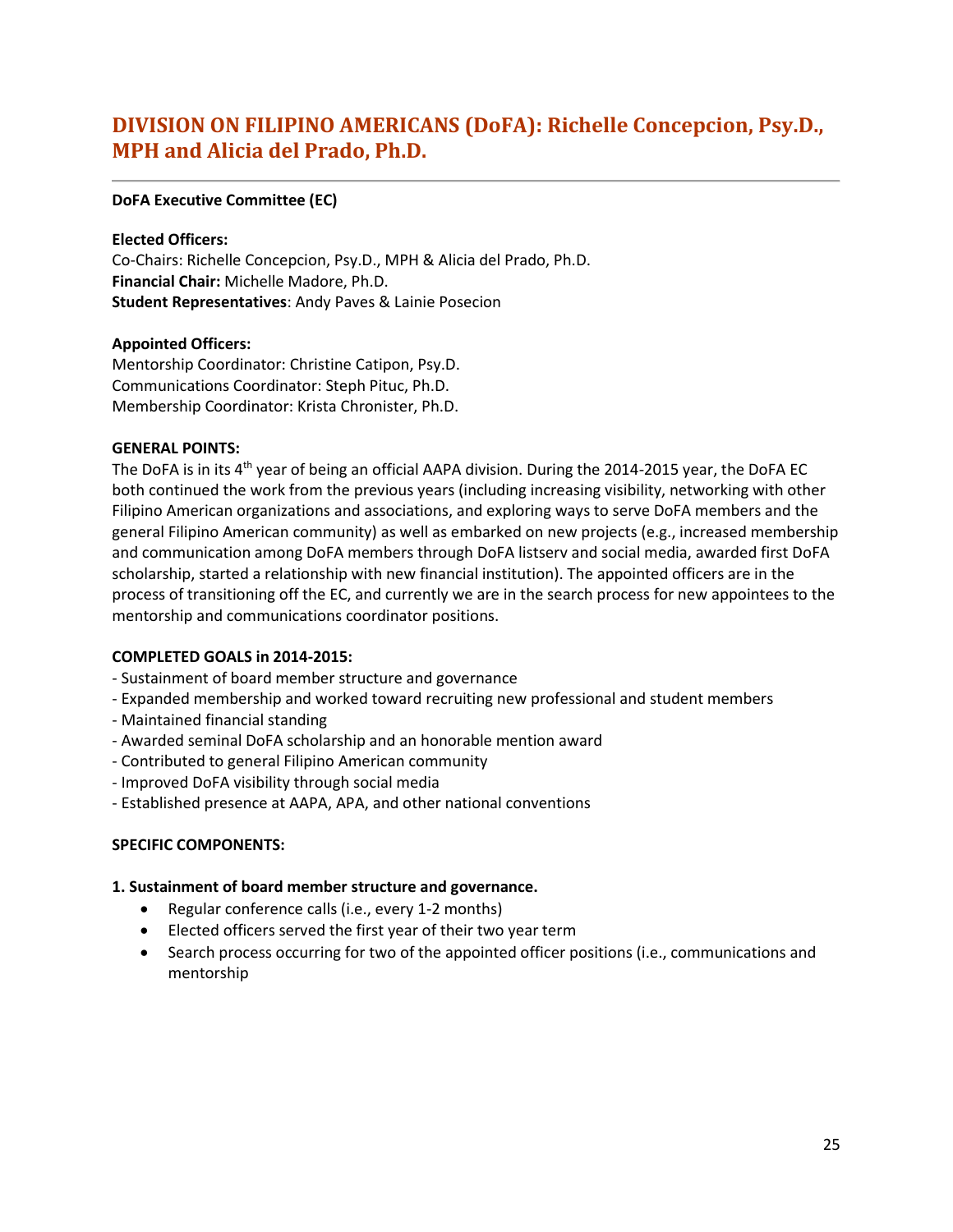## **2. Maintenance of financial standings.**

We closed our previous account with Bank of America, and opened a new account with U.S. Bank. Our current DoFA balance is \$408.00. We chose our new banking institution for its free checking for nonprofit organizations and its national presence. We have crafted a solicitation letter in order to recruit potential donors for DoFA.

## **3. Expansion of membership.**

- We currently have 61 due-paying DoFA members. This number is a significant increase from our membership count in last year's annual report, which was 41 individuals. Annual dues are \$15 for all professional members, \$10 for early career professionals, and \$6 for students.
- The DoFA listserv has fostered communication among DoFA members, including the support for conducting psychological research on Filipino Americans.
- A DoFA recruitment letter was generated to circulate in order to recruit prospective members among the college student populations and appears to have been successful. A more thorough analysis of how our recruitment efforts have been effective and how they can be continued is needed.

## **4. Awarded seminal DoFA scholarship.**

- Provided one \$500 scholarship and one \$100 honorable mention to two recipients (Jessica Petalio and Crystal Faith Cajilog, respectively) who demonstrated advancement in psychology for Filipino Americans.
- This year's awards were funded from proceeds from Dr. Kevin Nadal's "Filipino American Psychology: A Collection of Personal Narratives" (Author House, 2010).

## **5. Contributed to General Filipino American Community.**

- Produced and released a video statement about the possible mental health effects of Typhoon Haiyaan (Yolanda)
- Crafted and released a statement about the national immigration issues.
- Developed and distributed a scholarship for Filipino American students interested or studying psychology.
- DoFA Mentorship Coordinator Dr. Christine Catipon spoke on two professional panels at UC Irvine for the student group Pilipino Americans in Social Sciences (PASS), one talking about her career as a psychologist, and the other about the challenges of being Filipino American in an industry where she is a minority. She also presented at FAHNS (Filipino American National History Society) as a panelist with EJ David, Kevin Nadal, and other Filipino American about Filipino-American mental health, where her specific section addressed Filipino American mental health among college students and the impact of acculturation on identity development. She has also provided training seminars for working with Filipino-American college students to the pre-licensed staff members at work. She also received contact information to connect with SCPASA (Southern California Pilipino American Student Association) to possibly present or offer mentoring for college students who are considering a career as a psychologist.

## **6. Improved visibility through social media.**

The DoFA uses social media to continue to increase visibility and membership support. An official DoFA logo was voted on and featured on DoFA Facebook page. Social media outlets include:

- AAPA website
- Facebook group and page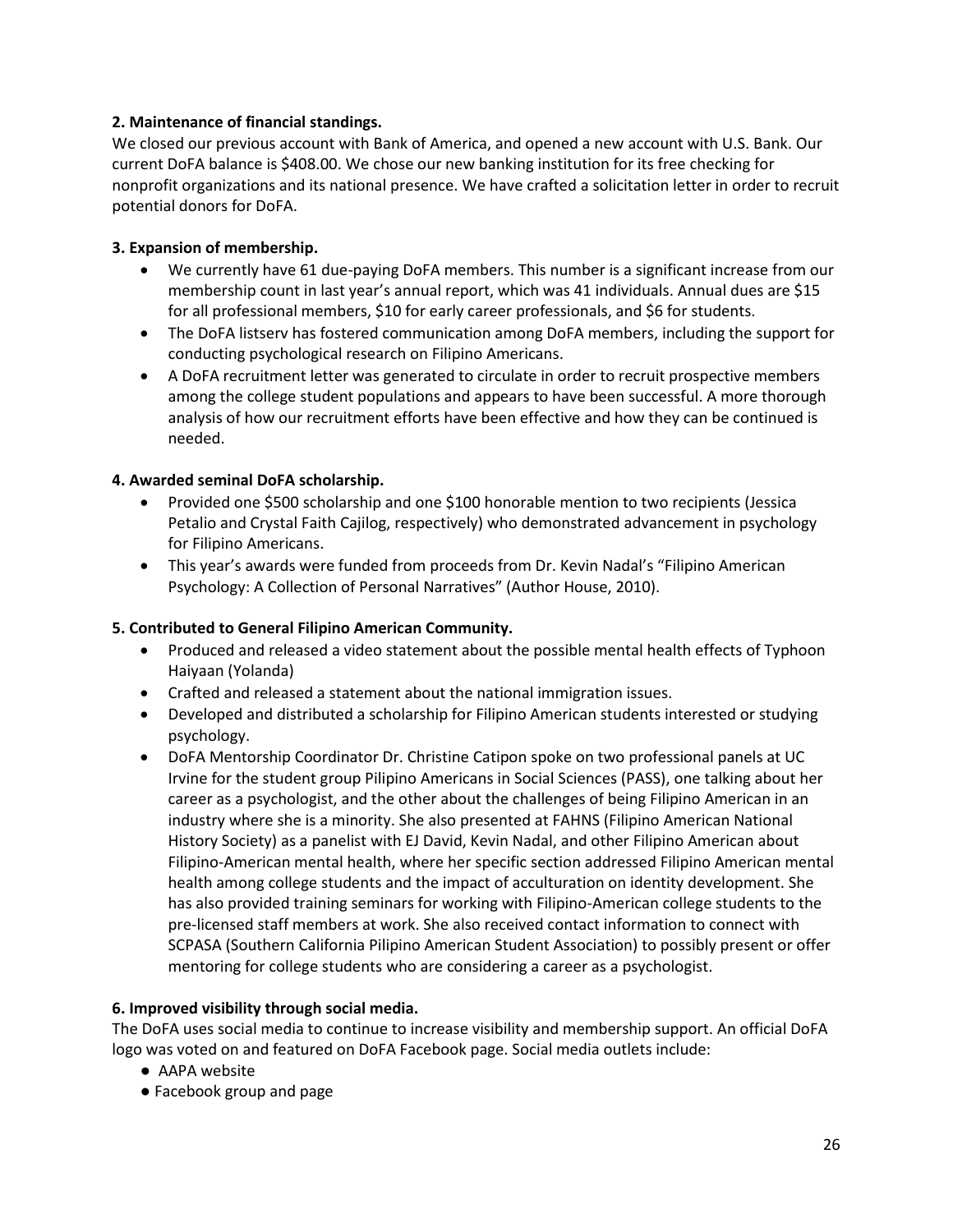- DoFA Twitter account.
- DoFA LinkedIn account
- Plans for Wikipage for DoFA to be created in the next year

### **7. Planning for AAPA, APA and other national conventions**

The AAPA and APA convention time in 2014 was used to increase visibility of DoFA, increase DoFA membership, and impart education about the health needs of Filipino Americans. In 2014, DoFA members presented at various organizations. In July 2014, several DoFA members and officers attended and presented at the Filipino American National Historical Society National Conference in San Diego, CA. In August 2014, DoFA members participated in a Filipino American Psychology Forum in San Diego, CA an event that is co-sponsored by Alliant International University. In March 2015, the Wright Institute in Berkeley, CA sponsored Dr. Kevin Nadal to present a continuing education seminar on, "Providing Culturally Competent Services for Filipino Americans". DoFA will have a meet and greet during the lunch hour at AAPA 2015. Also, please see above regarding Dr. Christine Catipon's presentations at UC Irvine and FANHS.

## <span id="page-26-0"></span>**DIVISION ON STUDENTS: Ming-Che Tu**

### **Executive Board**

Chair – Ming-Che Tu Assistant Chair – Sumin Na Secretary/Historian – Anjni Patel Treasurer – Ariane Ling Publicity Coordinator – Elsa Lee Membership Coordinator – Yuchuan Chen Expansion Coordinator – Caroline Luong-Tran

The Division on Students (DoS) of the Asian American Psychological Association (AAPA) has seen another productive year in 2014-2015! The newly inducted DoS Board members began numerous initiatives with specific focus on improving the overall experiences of students within AAPA as well as growing our student membership base. The DoS Board proudly reports that we have made significant progress along these objectives.

*Expanding Membership.* One important initiatives to help promote DoS entailed different outreach efforts to maximize our visibility. The very first project the new Board engaged in was the creation and dissemination of a promotional flyer that introduced AAPA and DoS and, more importantly, outline the benefits and instructions of joining us. The Board then e-mailed this flyer to psychology departments across the country requesting them to help distribute the flyer to their students.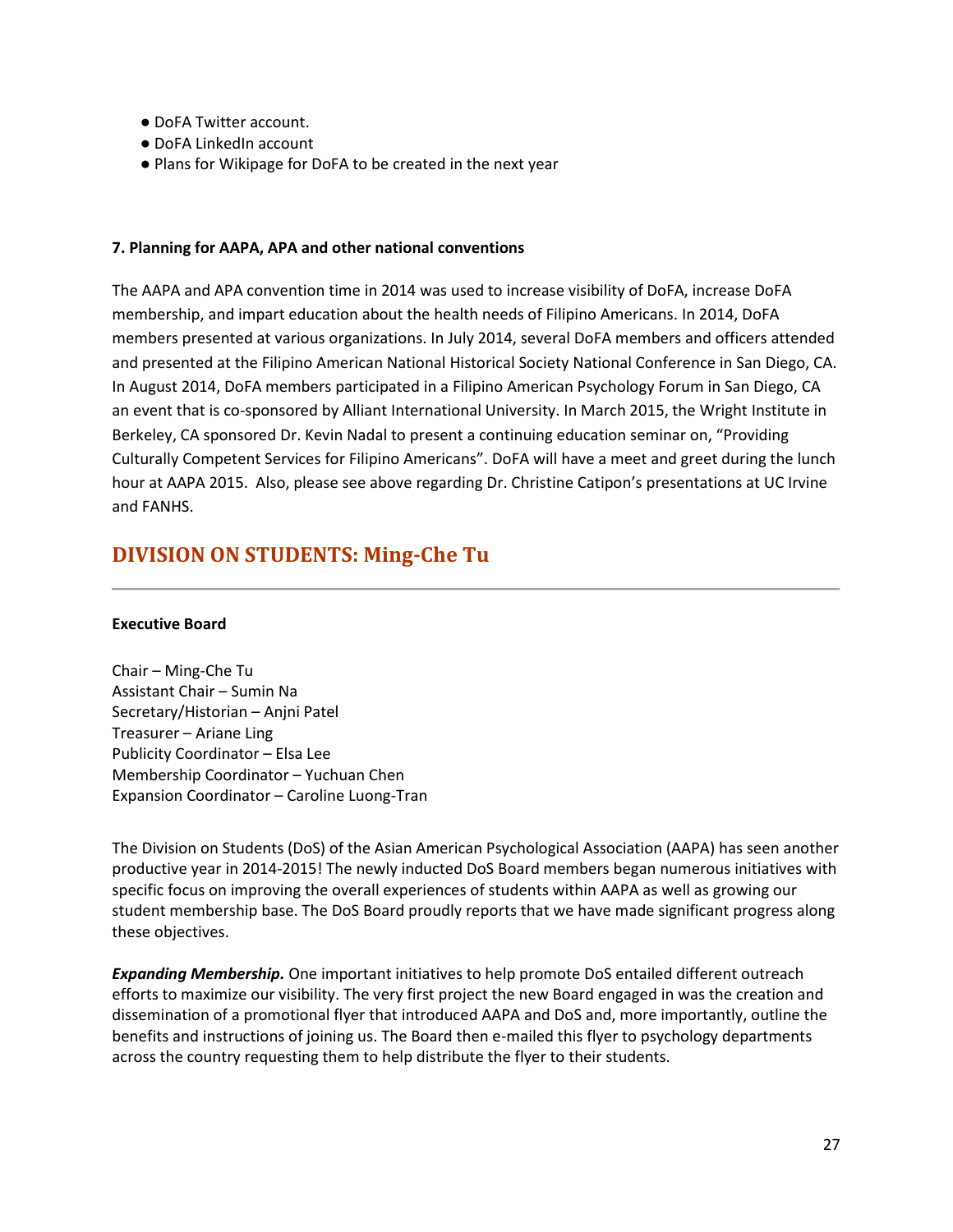Another initiative involved maintaining an active online presence for DoS. Not all Asian American students of psychology might be ready or able to become a member of AAPA and DoS, but all it takes to stay connected is by clicking the "like" button on our Facebook Page! Through thoughtful and active posts of relevant and stimulating information by the publicity coordinator, Elsa Lee, the DoS Board has attracted and accumulated a sizable following. We have so far seen an incredible growth from a little more than 400 "likes" to nearly 800 since we took office one year ago. The number of membership has also grown from 221 in the summer of 2014 to 278 in the spring of 2015.

*Improving Membership Experience.* During the 2014 internship application, DoS arranged mock interviews and mentorship for members who were applying. Each student was paired with an experienced mentor from his/her field of interest for a mock interview session and one-to-one discussion. The feedback we received from participants was overwhelmingly positive, as it helped alleviate some of the anxiety and uncertainty in the process.

The Board continues to support and recognize exceptional student members within AAPA with annual DoS Awards for Graduate Research, Undergraduate Research, Leadership, and Student Service areas. A subcommittee consisting of Vice Chair Sumin Na, Treasurer Ariane Ling, and Expansion Coordinator Caroline Luong-Tran facilitated the nomination and evaluation process. The recipients for the DoS Awards in 2015 included P. Priscilla Lui for the Graduate Research Award, Ahmed Alif for the Undergraduate Research Award, former DoS Chair Fanny Ng for the Leadership Award, and Lay Vang for the Service Award. They will also be formally announced through the DoS listserv and Facebook page.

*Looking Ahead*. As the Board completes its first year in office, great strides were made towards important goals and next steps have been outlined. Some highlighted areas for continued growth for the second half of the Board's term include:

- Continuing to provide member-oriented services to fulfil the organizational mission of professional development, community, and advocacy for our members, such as
	- Information and guidance for students in BA or MA programs interesting applying to Ph.D. programs
	- $\circ$  Other types of mentorship support for Ph.D. students applying for internship
- Expanding organizational relevance and publicity through social media and other avenues, such as
	- Creating a Twitter account
	- Subsidizing membership fees for first-time AAPA members

As the representative body of the student membership within AAPA, the Board continues to unify, strengthen, and foster the student voice and the development of future leaders of AAPA through our activities described above. We gratefully acknowledge the support from fellow student members, our mentors and advisors, and AAPA as a whole.

## **State of Asian American Psychological Association, Division on Students**

- Active Members: **278**
- Available Funds: **\$2,358.08**
- Facebook® "Likes": **792**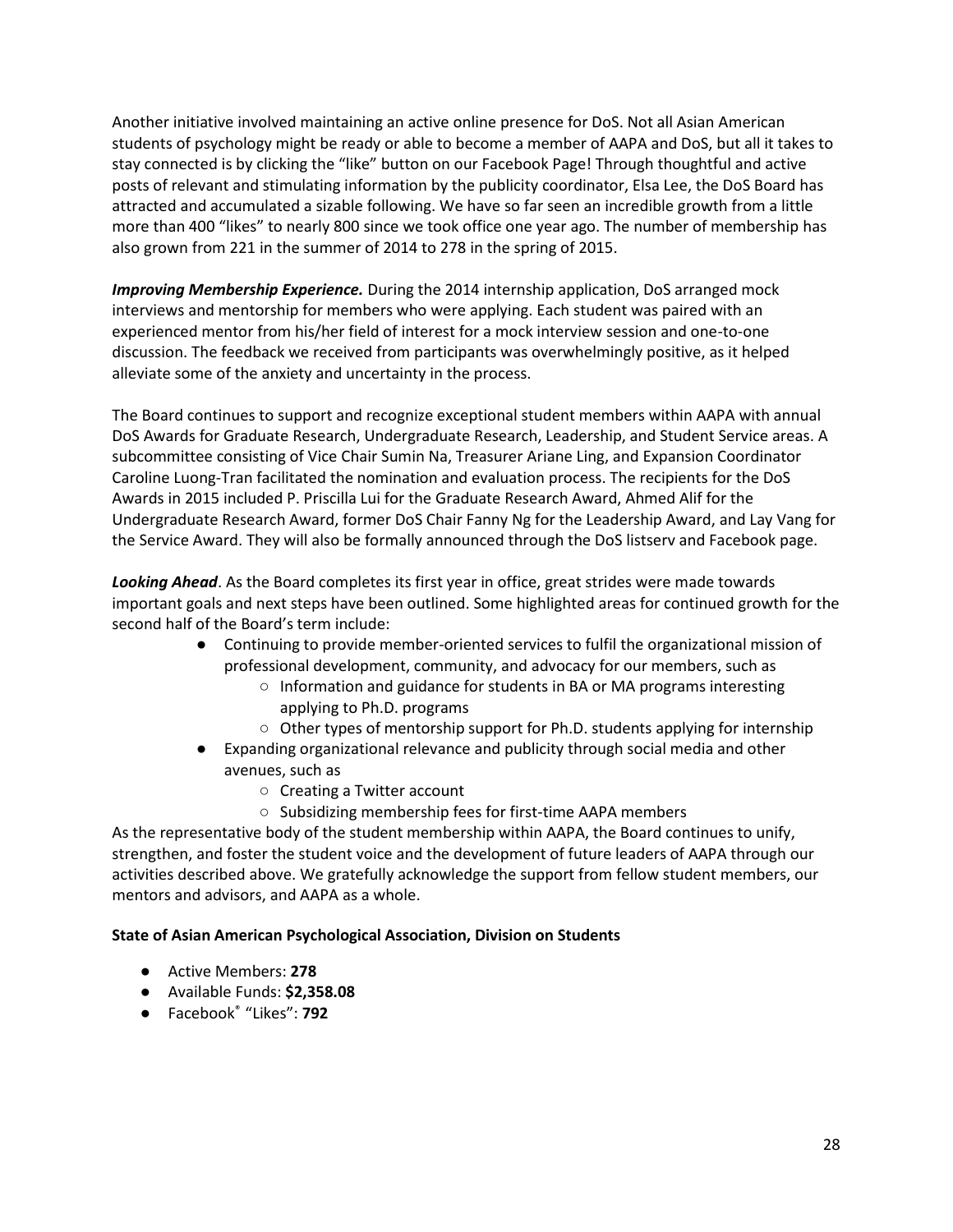## <span id="page-28-0"></span>**DIVISION ON LGBTQQ, Michael Lau, Ph.D. & Saeromi Kim, Ph.D.**

#### **DLGBTQQ Executive Committee**

#### **Elected Officers:**

Co-Chairs: Dr. Saeromi Kim and Dr. Michael Lau Financial Chair: Dr. Satinder Gill Student Rep: G. Nicole Rider

#### **GENERAL POINTS:**

The DLGBTQQ just completed its first year of being an official AAPA division. DLGBTQQ was organized by an interest group in 2013 and formally recognized as a division of AAPA in 2014. During 2014-2015, the DLGBTQQ focused on exploring ways to increase visibility and membership involvement. Our first division lunch hour during the AAPA 2014 convention was attended by 15 people, with a great mix of students, professionals and guests from other divisions who wanted to show support and allyship. While we are in our initial building stages, our main goals are to increase visibility and membership, and one longer term goal is to build a mentorship network.

#### **Goals completed in 2014-2015:**

- Sustainment of board member structure and governance: 2 conference calls and one in-person meeting at the AAPA/APA convention in August 2014.
- Continuation and growth of membership: ongoing efforts via listserv and convention in-person meetings. We are recruiting volunteers for the membership leadership position.
- Contribute to general LGBTQQ community: Many ideas generated during DLGBTQQ's first lunch hour meeting were focused on increasing access to LGBTQQ resources for the AAPI communities, e.g. increasing public knowledge re: gender identity development, writing Facts Sheets accessible in many languages, and creating links to national and local LGBTQQ resources

While progress has been slow, we have made progress towards some of our goals:

- 1. We launched the listserv and hope to get people involved to share short bios, resources, and communicate about ongoing concerns.
- 2. Nic Rider, our student rep, took the initiative to advocate for gender inclusive bathrooms at AAPA conventions going forward. This request was welcomed by the convention organizer. This is a great example of small steps that can make large institutional ripples and essential changes for individuals in our organization.
- 3. Saeromi Kim was appointed as liaison to the APA's Committee on Sexual Orientation and Gender Diversity (CSOGD), and is charged with receiving and sharing communication through listserv emails.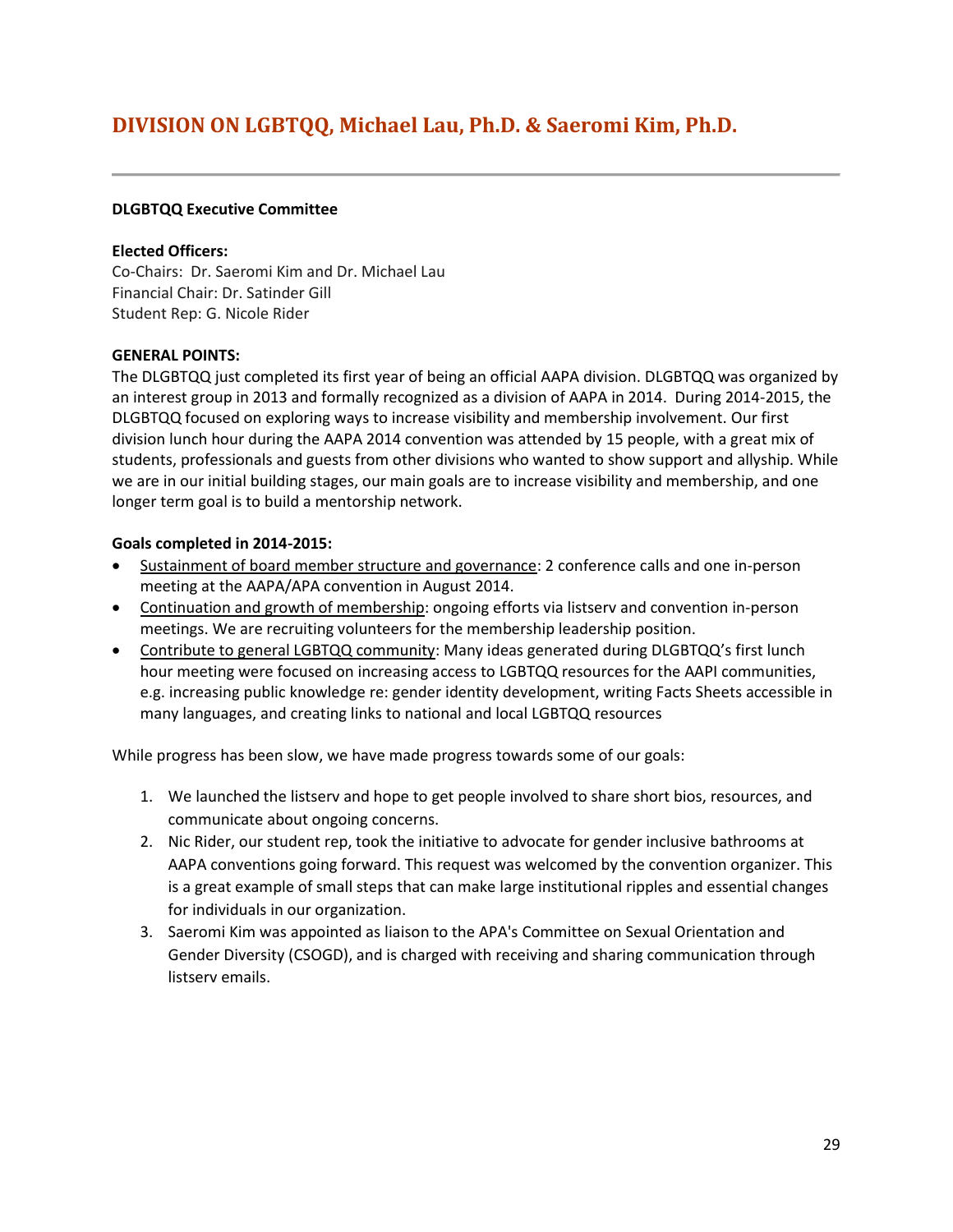## <span id="page-29-0"></span>**DIVISION ON SOUTH ASIAN AMERICANS (DoSAA): Rahul Sharma, Psy.D.**

## **DoSAA Executive Committee (voting members)**

Chair: Rahul Sharma, Psy.D Co-Chair: Puni Kalra, Ph.D. Chair-Elect: Hina Pant, Ph.D. Treasurer: Gagan Khera, Ph.D. Secretary/Historian: Sheetal Shah, Ph.D. Membership/Nominations Chair: Monika Parikh, Ph.D. Student Representative: Chandni Shah, MS.Ed. Communications Chair: Fyeqa Sheikh, Psy.D.

Senior Advisory Council (non-voting members): Shamin Ladhani, Psy.D., Neha Navsaria, Ph.D. and Lina Patel, PsyD., Ulash Dunlap, MS, LMFT, Kusha Murarka, Psy.D., Anjuli Amin, Ph.D.

#### **GENERAL POINTS:**

The DoSAA Executive Committee (EC) completed its seventh term in 2014-2015. During this time, the DoSAA EC, with five new officers joining, and two officers shifting roles, continued its efforts to increase the Division's local and national visibility while refining its infrastructure to execute that process. Specifically, the EC spent time re-assessing DoSAA's short-term and long-term goals, and defining its trajectory. Early in the year, focus was placed on EC members becoming more acquainted with each other and our areas of interest. This was soon followed by a process of understanding DoSAA's objectives. EC members, just as last year, were asked to provide their thoughts/opinions to the following questions:

- 1. We are brainstorming ways to brand/market/package DoSAA so we are most effective in serving our community. What do we want people to associate with DoSAA when they hear its name? (While we welcome using the mission/vision statements above, please feel free to include your own ideas about where you see DoSAA ideally heading.)
- 2. What areas of expertise do you bring that can help contribute to DoSAA's foundation in supporting community & education/training needs?
- 3. What would make mental health fun and/or engaging? How can we promote that within DoSAA?

The responses for each question were then qualitatively assessed and organized into common themes. EC members, who had access to the qualitative responses of last year's board, engaged in ongoing discussion of the resulting themes. EC members also were designated to previously devised subcommittees or 'action teams' to address the needs of various subgroups of DoSAA's member population. (The subgroups included **Students**, **Practitioners**, **Community**, and **Public Relations**.) Each of the subcommittees was then tasked with reviewing and revising previously identified "deliverables" targeted at their respective member subgroups. As each action team worked to revise this set of deliverables, a fruitful discussion emerged regarding the size and infrastructure of the EC.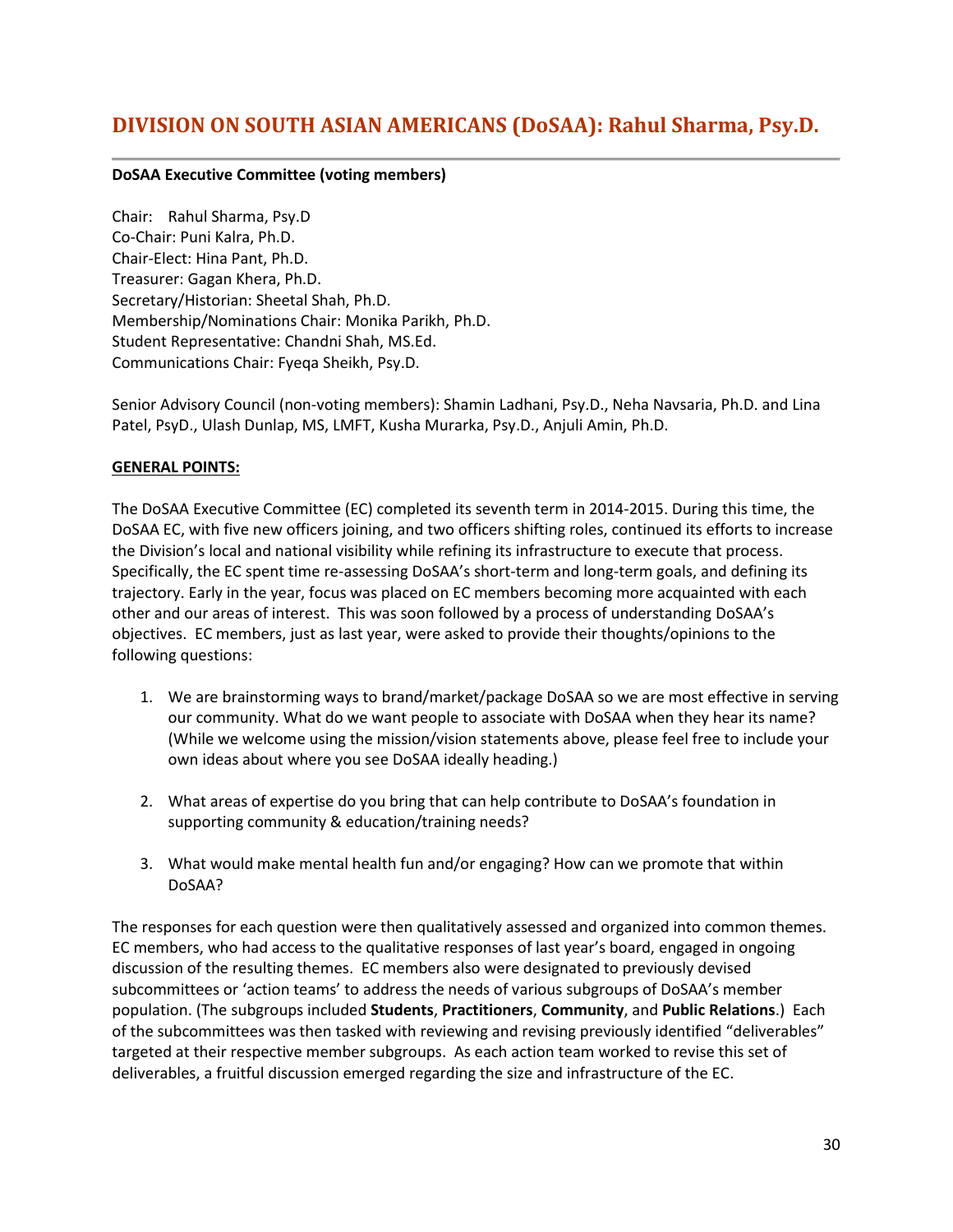DoSAA EC also worked to prepare for the 2015 AAPA and APA annual conventions held in Washington, D.C. Convention activities included hosting an annual social hour and providing an annual student award. It should be noted that discussion among the EC led to the exploration of giving more awards of smaller amounts in the future. Since recognizing a local South Asian community organization proved challenging in the timeframe leading up to the AAPA convention, that award is going to be given at a later time.

In 2014-2015, the DoSAA EC plans to continue carrying out its newly developed action plan. Specifically, focus will remain on the development of deliverables targeted at member subgroups in the hopes of increasing DoSAA's visibility and appeal amongst those interested in South Asian mental health issues.

## **Goals completed in 2014-2015:**

Strengthening and sustainment of board member structure and governance. Maintenance of financial standing. Continuation of membership and listserv. Continuation of outreach efforts Presenting and recruiting at AAPA, APA and other national conventions. Offering annual DoSAA Student Award. Having a clear vision as to who we are, and a plan as to what and how we want to communicate this and expand our reach.

## **SPECIFIC COMPONENTS:**

## **1. Strengthening and sustainment of board member structure and governance.** *Process:*

- Monthly conference calls conducted by the Chair
- Ongoing involvement of all EC members in DoSAA activities/projects
- Review of by-laws and description of officer responsibilities
- Thorough discussion of EC members' subcommittee designation process, incorporating official roles and responsibilities, as well as officers' strengths and areas of interests
- Strengthening the leadership process of the EC by having Chair, Co-Chair, and Chair Elect confer/consult in advance of calls and when handling important issues that arise

## **2. Maintenance of financial standing -** Treasurer's Financial Report

 The current DoSAA balance as of July, 29th, 2015 was \$618.10 (before bestowing the \$100 student award)

## **3. Continuation of membership and listserv –** Membership Report

We have a total of 48 paid members as of November 2014: 22 professional members and 26 student members. Annual dues are \$10 regardless of membership type. [NOTE: The current estimate is higher; however, at the time of making this report, there were challenges to obtaining a more accurate reporting. The current estimate is over 50 members currently.]

DoSAA, through social media and informal local chapters, continues to increase visibility and membership support. Other marketing efforts include.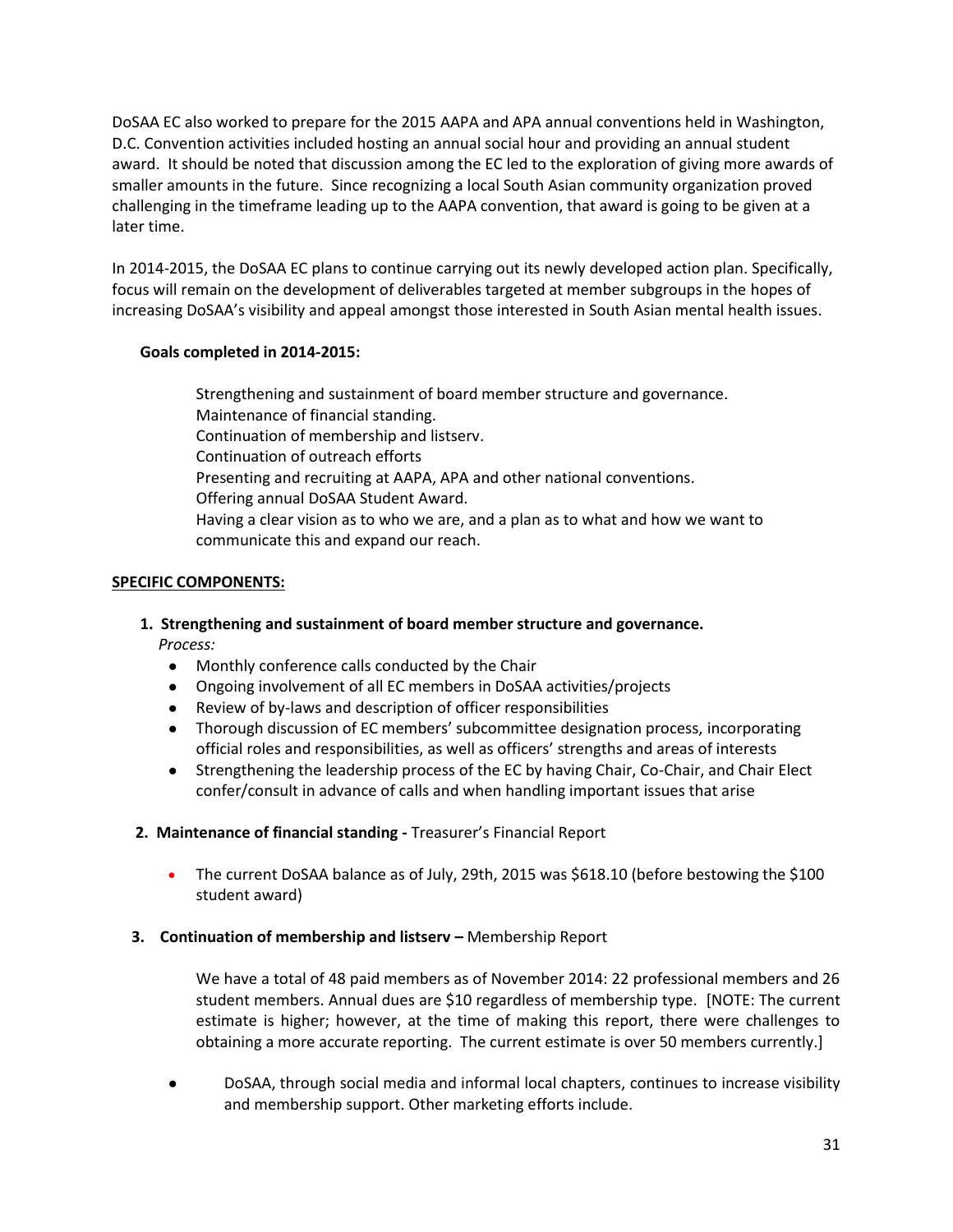- DoSAA Listserv.
- AAPA website.
- Sharing information about DoSAA on Division 45, AAPA and SAPNA listservs, as well as other facebook pages (e.g., AAPA)
- DoSAA Facebook Pages (Organization page and Closed Members page)
- DoSAA social events at AAPA and APA conferences.
- DoSAA membership flyers
- Consultation and networking in cities or geographic areas that members reside in.
- Process: The EC has continued to focus on our Facebook pages as a way to market DoSAA and disseminate information to members and the South Asian community at large. Our membership on our Organization page has grown steadily (from 143 "Likes" this time last year to 175 currently). Subscribers appear to appreciate our regular postings about important topics (e.g., addressing LGBT issues in South Asian communities; addressing issues of suicide; controversy regarding skin-lightening), as well as highlighting achievements of professionals whose work are aligned with DoSAA's mission. Our newsletter continues to be distributed, and is sent out via the listserv and through AAPA's listserv to make us more visible and was a great success. EC leadership successfully reviewed and revised DoSAA's mission statement in efforts to more effectively recruit members for AAPA and DoSAA. Membership numbers continue to be a focus of DoSAA, as we hope to retain and increase membership.

## **4. Continuation of outreach efforts**

EC Members have written articles and been interviewed for local and national counseling or psychological associations, conducted presentations and workshops, and outreached to other organizations in order to bring more visibility to DoSAA and issues concerning the South Asian American community. DoSAA has been making an increased effort to connect with other divisions within APA, such as Division 45 and Division 17, as well as working with elder members in the field of psychology to increase our presence within the community.

Throughout the 2014-2015 year, the DoSAA EC has sculpted a viable structure and content of a future independent website. The initial plan was to have the website up and running by 2015, but the implementation has proven to take longer than expected. The website will contain information about events across the country relevant to DoSAA members (i.e. anything related to South Asian mental health), articles related to South Asian mental health, a directory of South Asian clinicians and mental health professionals, relevant teaching resources, relevant blog posts, and information directly pertaining to the Division (e.g., our newsletter). Other outreach efforts for the 2014-2015 year included regular updates through our Facebook page and emails on our listserv about upcoming awards and events. The Facebook page has also become a forum for people to share information about their research projects or share articles related to South Asian mental health.

## **5. Presenting and recruiting at AAPA, APA and other national conventions.**